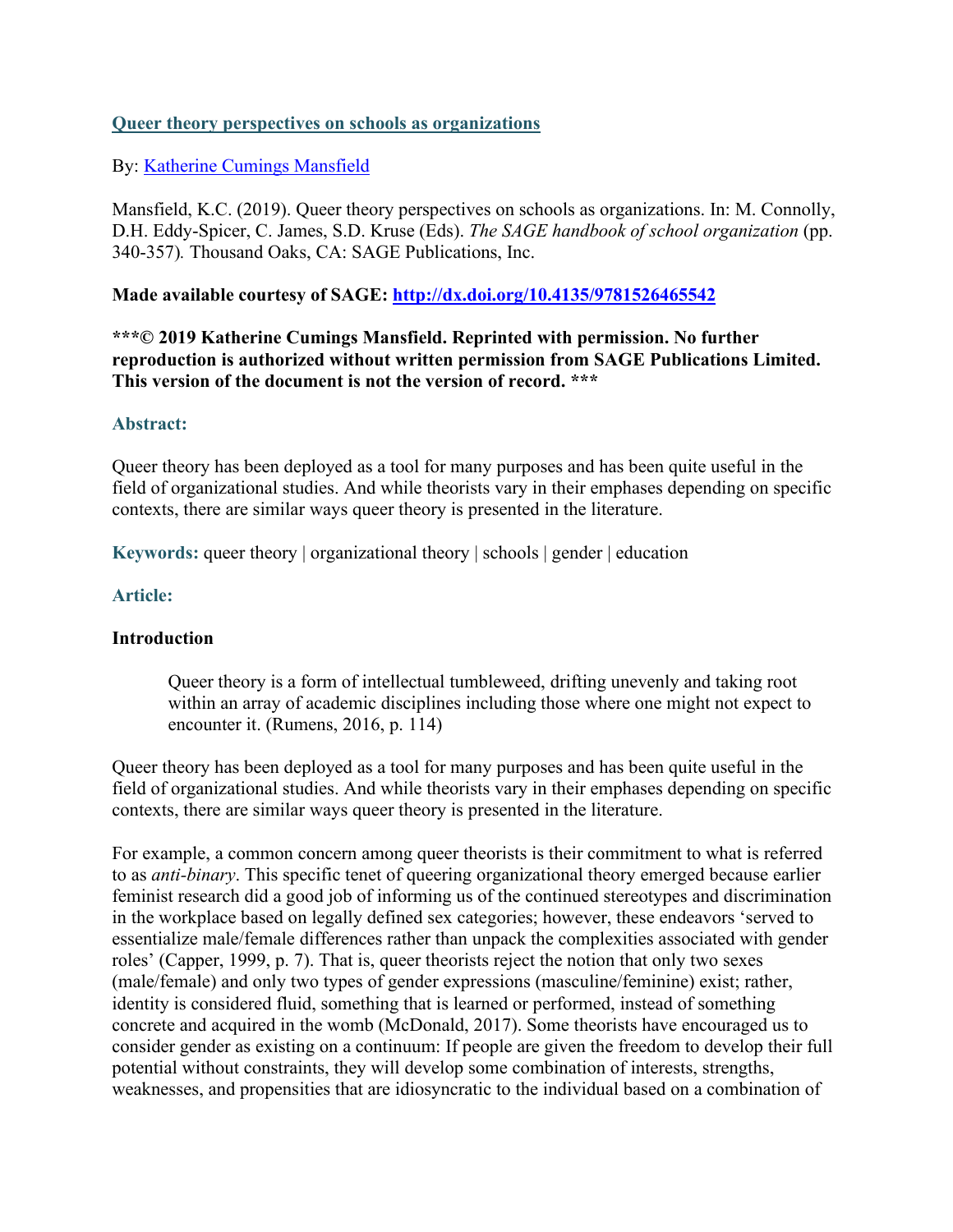physiological, psychological, and cultural factors (Acker, 1992a, 1992b; Blount, 2005; Fine, 2010).

Directly related to the anti-binary stance is the rejection of categorical thought (McDonald, 2017). However, there is inner tension involved with taking this standpoint and it begs the question: Can queer theory identify *queer* as an identity category while also claiming to destabilize identity categories (McWilliams, 2015)? Queer theorists are aware of this paradox and have thus committed to acknowledging the existence of categories but also working to deconstruct rather than reify typical categories that could potentially label people as abnormal, immoral, or otherwise inferior (McDonald, 2017). For instance, McDonald (2017) contends that referring to someone as *woman* has more often than not signified additional identities, such as white, middle-class, and heterosexual. This is problematic because women most likely experience 'gender' depending on other contextual complexities, such as race/ethnicity, socioeconomic status, and whether a person identifies as queer. This has led queer theorists to embrace Black and Chicana feminist thought that insists on taking an intersectional approach to understanding a person's experiences (Anzaldúa, 2007; Lorde, 1984). For example, Woodruffe-Burton and Bairstow (2013, p. 362) view lesbians as a 'double minority' that presents a particularly powerful 'threat to the patriarchal status quo of organisational America.'

In order to resist prolonged entrapment in the mire that is patriarchy, queer theorists are committed to questioning what is considered 'normal' and 'abnormal' and, relatedly, exposing and denaturalizing the heteronormativity in culture at large and organizations specifically (Bendl, Fleischmann, & Hofmann, 2009; Courtney, 2014; Dumaresq, 2014). Judith Butler refers to the 'heteronormative matrix' that is composed of four phenomena, summarized by Bendl, Fleischmann, and Hofmann (2009, p. 627):

- 1. Most societies are organized along a dualistic sex-model in which every individual must have a defined sex – female or male. Transgendered or intersexual persons who do not fit into the dual sex system are confronted with exclusion and suppression in every-day life.
- 2. Since the 1970s, gender has been defined as the social construction of femininity and masculinity. Gender has been recognized as the basic but well-established way of doing things in social organizations. It explains the social division and hierarchy of sexes in political, social, economic and cultural contexts as well as the gender-related patterns of work division and segregation.
- 3. Sexuality is a set of social processes, which produces and organizes the structure and expression of desire in a certain society and it is inevitably intertwined with (and even constitutive of) social power relations.
- 4. Heterosexuality is the unquestioned norm in most social contexts, as the 'normal' and hence the normative sexual orientation is based on the dual conceptualization of sex/gender (Butler 1990. Thus, (hetero-)sexuality functions as a social regime (Seidman 1996) setting the social rules and possibilities, regulating not only sexual practices but also social practices.

In a nutshell, patriarchy is threatened by those who do not fit the male/female binary, people who refuse to act out traditional ideals of masculinity and femininity, and, most obvious, same-sex desire. Said another way: Patriarchy is afraid of queers and committed to their obliteration. That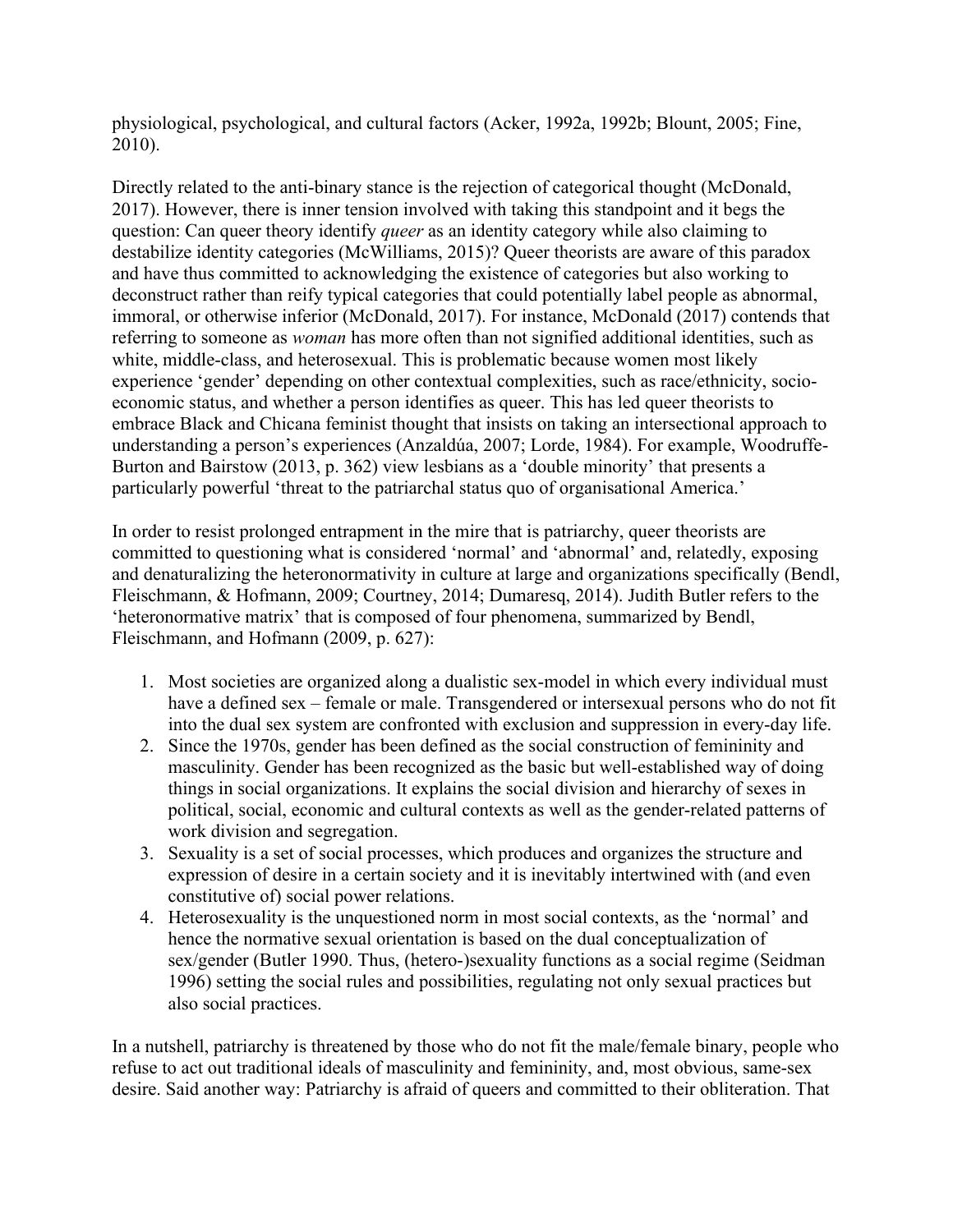knowledge, coupled with the stubborn hold patriarchy has on society, fuels the movement to queer organizational theory.

The purposes of this chapter are to answer the following questions: What is queer theory? How might it be useful to those who study educational organizations? Why does it matter? First, I share the historical and theoretical foundations of queer theory and consider the blurred boundaries and paradigmatic tensions between queer and feminist thought. Thereafter, I share interesting features of the landscape by describing how researchers in other fields have used queer theory to better understand organizations and professions such as nursing, accounting, and human resources. Afterwards, I turn my attention to the field of education and how scholars are using it to critique policy and practice in schools. Finally, I offer my perceptions of why queer theory matters for the educational leadership field and how queering schools as organizations might take form.

## **Historical and theoretical foundations**

The purpose of this section is to share some of the historical turns in organizational studies research that contributed to the emergence of queer theory as a lens to view educational organizations. While it is impossible to give a thorough account of all the elements that came together to make this happen, I do share some of the significant landmarks, such as the shift to more critical ways of approaching research generally, and organizational studies in particular, with a more detailed focus on researchers who brought the concepts of sex and gender to the fore.

Historically, educational researchers aimed to increase their perceived respectability by taking a more 'scientific' approach to both research and practice (Katz & Kahn, 1966; Scott & Davis, 2007). Similarly, the administration of schools took on the nature of the factory model, opting to follow 'the one best way' (Brooks & Miles, 2008). A major shift in research occurred in the 1980s whereby academia no longer viewed quantitative, positivist approaches to research as solely legitimate (Ouchi, 1981). Instead, qualitative research methods – borrowed from anthropology – were now acknowledged as valid approaches, as well. This coincided with the trend of increased interest in cultural explanations of organizational behavior and change as well as the inclination to view organizations as open systems that interact with cultural context (Cook & Yanow, 1993; Mills & Tancred, 1992; Schein, 1993, 2004; Scott & Davis, 2007). Carr (2005, p. 483) reminds us that, 'at best, the natural sciences can only ever observe and infer, yet the social sciences can actually ask its 'subjects' and thus 'discover' meaning and intentionality.' Carr goes on to clarify that explaining phenomena may be easier to do by using quantitative data, but 'statistical significance is not enough to really understand organizations' (2005, p. 483).

Along with a general swell in critical scholarship across disciplines in academe, the organizational studies field also faced growing criticism for what had been perceived by some as its ethnocentric and pro-capitalist biases (Acker, 1992a, 1992b; Alvesson & Billing, 1997; Cox, 2001; Gherardi, 1995; Mills & Tancred, 1992; Schein, 2004; Scott & Davis, 2007). Meanwhile, emerging feminist theorists also criticized many aspects of the modern organization, including how: femininity is equated with subordination; power is analogous with masculinity, and; bureaucratic life assumes a strict separation of the professional and personal. However, feminist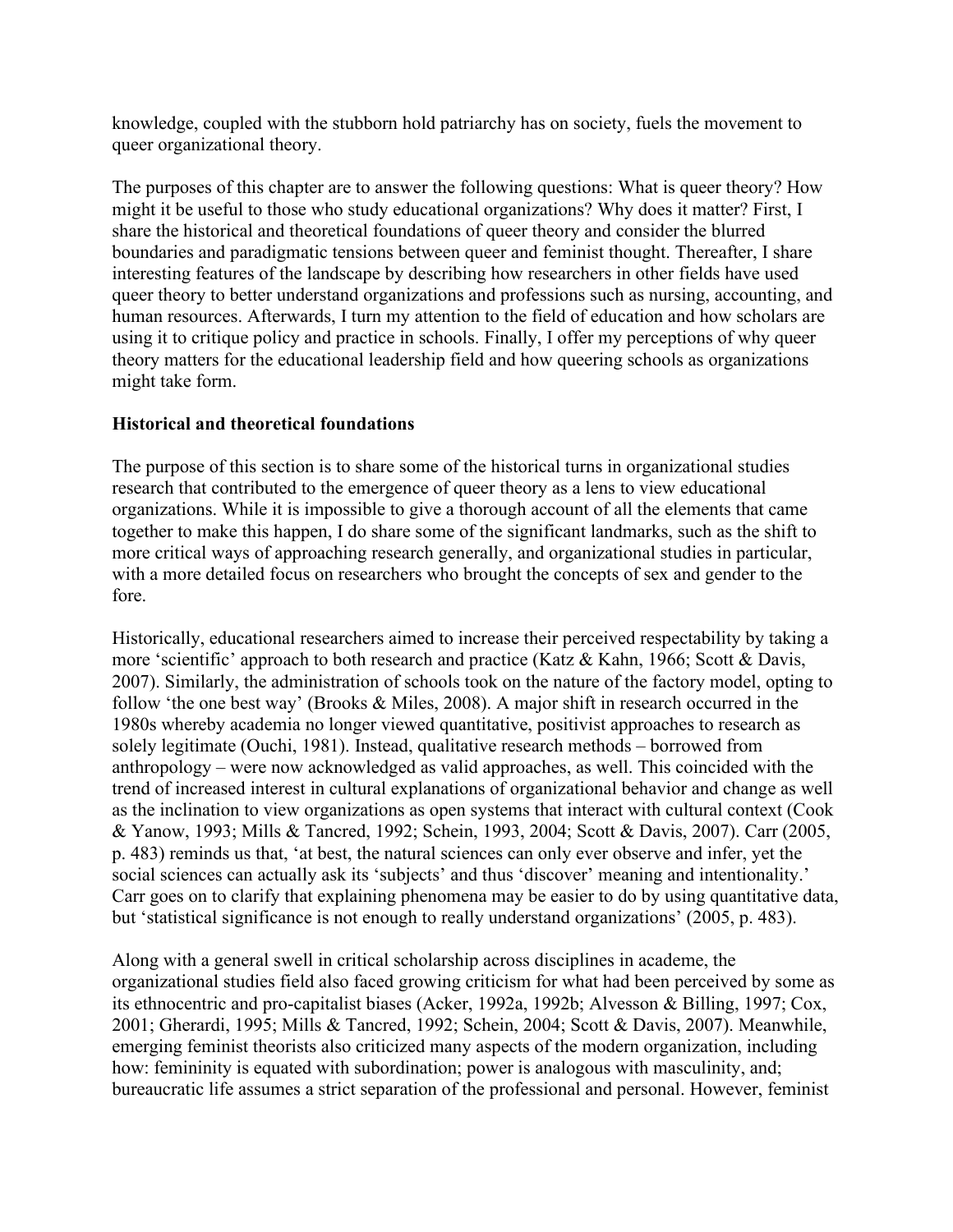scholars of the 1970s through the 1990s (e.g., Kathy Ferguson, 1985; and Arlie Hochschild,= 1983) were not the first to critique organizations and call for transforming the workplace. In 1926, Mary Parker Follett urged approaching the management of people and organizations with a greater focus toward building personal relationships across the organization without strict hierarchical boundaries.

## Gendering Organizational Theory

Joan Acker (1992a, 1992b), a seminal scholar whose focus was the gendered nature of organizations, outlined essential elements to explore gender in organizations as a variable. While there was an explosion of research documenting women's persistent difficulties in the workplace, there was yet a lack of research that theorized explanations as to why gender inequities continued in organizational life. In her attempts to remedy this gap, Acker offered what she believed was a viable framework for gendering organizational analyses. These building blocks, which can be utilized by other scholars in various proportions to fit particular research endeavors, included examining gendered processes, investigating gender and sexuality in terms of organizational resources, and uncovering the gendered substructures of an organization.

First, Acker (1992a, 1992b) defined *gender* as socially produced patterns of behavior that differentiated people as either *masculine* or *feminine*. In other words, a person might be born with the chromosomes that indicated an individual as male or female, but they were not predetermined to exude either feminine or masculine characteristics based on their chromosomal combination. Rather, people were typically socialized to lean toward one binary or the other.

One essential element of gendering organizational theory that Acker (1992a, 1992b) forwarded was to look for gendered processes that take place in an organization. For example, researchers might examine the production of gender divisions and identify the ordinary organizational practices that produce/reproduce these patterns. In other words, one might discover and describe whether there is an existing gender pattern of job types, wages, power, and subordination (Acker, 1992a, p. 451). Acker also recognized the importance of speaking directly with men and women to better understand their internal mental work as they made sense of their labor and their place in an organization. Do women and men express that demands are placed on them as far as gender-appropriate behaviors? If so, what were they and what effect did these demands have, if any?

In addition to looking at processes that may be gendered, Acker (1992a) also advocated examining gender and sexuality as organizational resources. That is, physical, human bodies – both male and female – can be considered capital. For example, Acker, and later Sangster (2007), both found that the lower a worker was in the organizational hierarchy, the more tightlycontrolled the corresponding physical body. Conversely, higher-level employees were rewarded with fewer bodily constraints. For instance, store clerks are rarely allowed to empty bowels or bladder as the body dictates; rather, only when the time clock or boss indicates permission. Meanwhile, managers have access to the executive washroom as a matter of privilege. And Acker urged us to remember the timeworn practice of using women's sexuality and procreative abilities to objectify or exclude them while men's sexuality overshadows most workplaces and underpins their organizational power (Acker, 1992a, p. 453).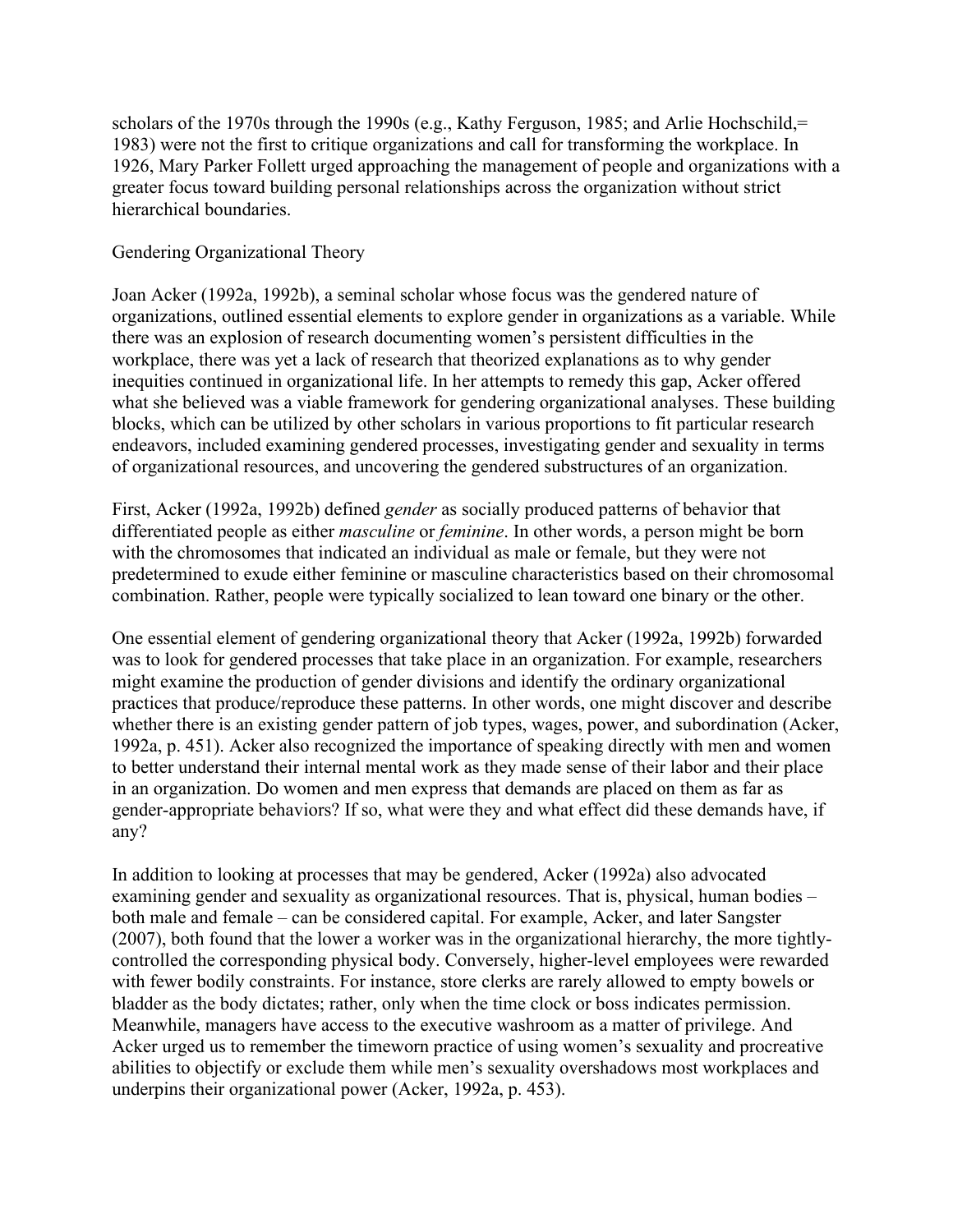Finally, Acker (1992a) advocated the study of the gendered substructure of organizations. According to Acker, a gendered substructure was the foundation for gender discrimination to manifest. Acker described a gendered substructure as the spatial and temporal arrangements of work, the cultural rules prescribing workplace behavior, and perceptions regarding relationships between work and non-work lives. Acker especially took issue with the assumption that work was separate from the rest of life, and that the organization had 'first claim on the worker' (1992a, p. 453). Gendering organizational theory might lead to researchers asking questions such as: How does the organizational mission make assumptions about work–home roles and responsibilities? How is company use of time implicated differently for women and men? How is use of space in an organization different for men and women? Who are the organizational leaders? What kinds of gender attributes do they exude? How do they actively influence the culture of the organization? Taken together, feminist theory confronted the existing paradigms of organizational theory and challenged them in ways that gendered thinking in the field.

## From Feminism to Queer Theory

To be sure, feminist theorists broke new and essential ground, and as Woodruffe-Burton and Bairstow (2013, p. 371) point out, their findings on Lesbian leaders parallel prior research on women, stating: '[T]he tensions experienced by lesbians in conditions of heteronormativity may mirror those experienced by women leaders in the context of power relations that are permeated by gender and patriarchy.' Further, and similar to liberal feminism, queer theorists take a critical approach, looking at power, oppression, and stigma (Adelman & Lugg, 2012; Capper, 1999; Fielden & Jepson, 2016; Lugg & Murphy, 2014). Both perspectives also focus on diminishing gender stereotypes and support gender and sexual equality (Adelman & Lugg; Lugg, 2003, 2006; Lugg & Murphy, 2014; McDonald, 2016). Moreover, similar to feminists who assert the need to *gender* organizational theory, queer theorists advocate *queering* organizational theory in order to make visible some of the blind spots in the feminist approach to research. It is important to point out that feminist and queer theorists use the words 'gender' and 'queer' as *verbs* that indicate purposeful action, rather than nouns that name – or adjectives that describe – specific people (Muhr & Sullivan, 2013; Ruitenberg, 2010; Rumens, 2016). However, while both feminist and queer perspectives share similar interests and concerns, queer theory differs from feminist theory in important ways. These differences are discussed next.

# Queering Organizational Theory

As alluded to above, queer theory owes a debt of gratitude to those in women's and gender studies who have come before them.

# According to Mary Klages (1997):

Queer theory follows feminist theory and gay/lesbian studies in rejecting the idea that sexuality is an essentialist category, something determined by biology or judged by external standards of morality and truth. For queer theorists, sexuality is a complex array of social codes and forces, forms of individual activity and institutional power, which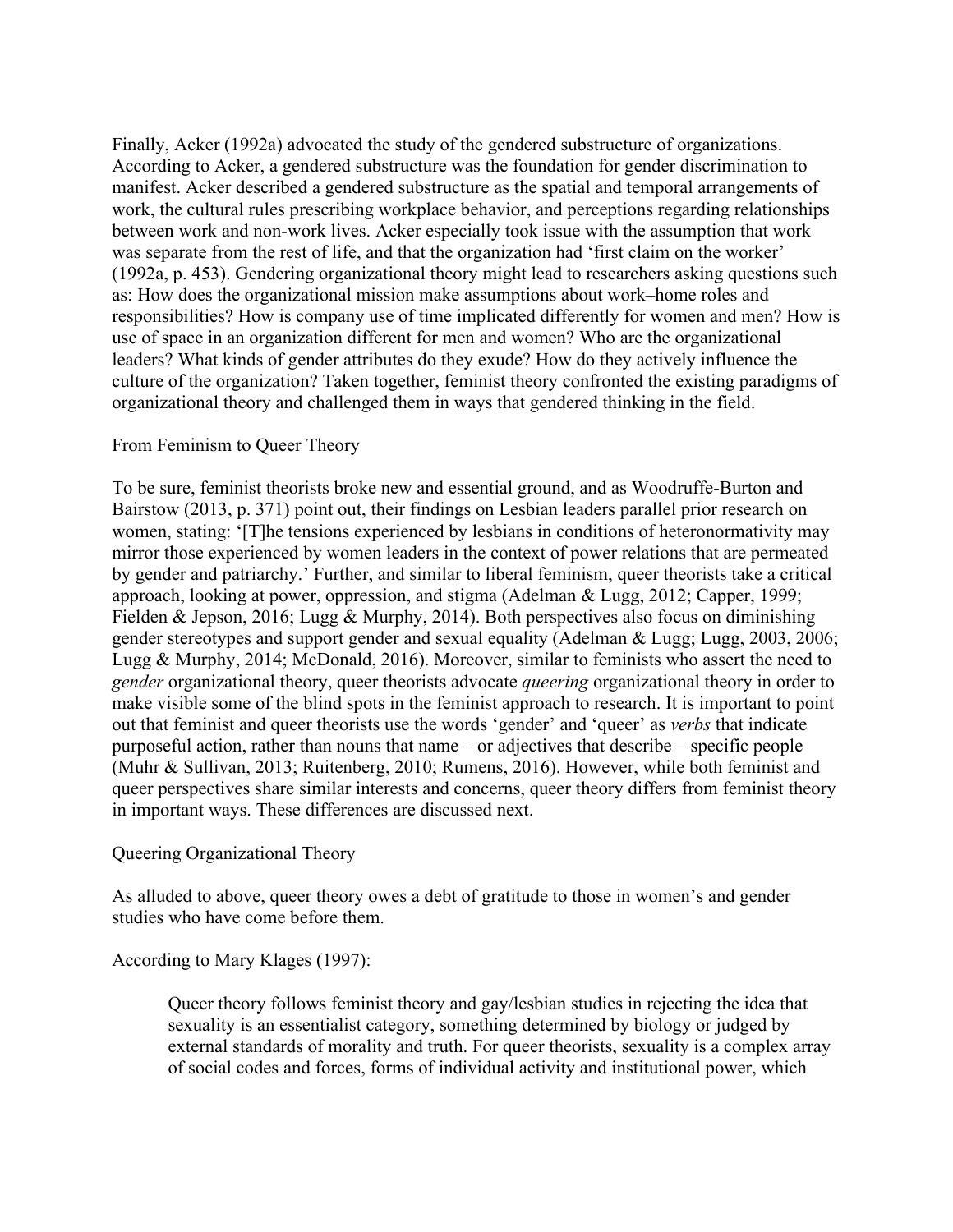interact to shape the ideas of what is normative and what is deviant at any particular moment. (para. 17, as cited in Fusarelli & Eaton, 2011, p. 41)

According to McDonald (2017, p. 131), queer theory 'is a contested body of thought that is constantly evolving.' Queer theory has also been described as an unapologetically political (McDonald, 2017), unequivocally subjective (Lugg, 2006; Marshall & Rossman, 2006), and explicitly postmodern or deconstructive (Capper, 1999; McWilliams, 2015) approach to theorizing power relations, societal structures, the physical body, social identity, knowledge production, and learning. McDonald (2017, p. 131) shared:

Teresa de Lauretis (1991) is credited with using the term 'queer theory' for the first time, although Judith Butler's (1990) *Gender Trouble* and Eve Sedgwick's (1990/2008) *Epistemology of the Closet* are widely regarded as having laid the foundations for the development of queer theory. In these texts, both Butler (1990) and Sedgwick (1990/2008) address the key themes that have been central to queer theory's development: the performativity and fluidity of identity, a rejection of categorical thought, and a political stance that celebrates difference and antinormativity.

In addition, queer theory's antiassimilationist political stance is more than a theory about queer people. Indeed, according to McDonald (2017), queer theory is relevant for all people regardless of how they identify. Ruitenberg (2010), drawing on the earlier work of Edelman (2004), goes so far as to describe queer as an 'unidentity.' While queer theorists abhor categories and strict definitions (Bendl et al., 2009), it is vital to clarify some important terms to aid our understanding before moving forward.

'Performativity' and other relevant terms

The performativity and fluidity of identity is a theme that is particularly salient in Butler's (1990) work. Because she argues that gender does not exist except through its (re)enactment, she conceptualizes gender as a fluid and malleable construction that can be disrupted and resisted through subversive performances. Biehl (2008, p. 522) agrees and points out that the performative acts that signal one's gender are 'governed by clearly punitive and regulatory social conventions.' As such, Butler's notion of identity as performance is quite appropriate to consider in organizational studies as it is related to the professional performativity of executives and other employees regardless of how they identify. For example, when we refer to people with whom we work as 'wearing a variety of hats' or 'putting on an "X" hat' in a particular situation, what we are describing is what Biehl (2008, p. 523) refers to as the 'theatricality of organizational events.' That is, how 'performers' use 'mise en pièces' and 'mise en scène' to portray and reproduce certain roles. In other words, workers use their voices, clothing, and body language, responding to other actors' costumes and performances, as the situation relates to contextual props and scenic backdrop (2008, p. 524). Next, we examine some words that invariably come up (and are quite often misunderstood) when discussing queer theory: sex, gender, and sexual desire.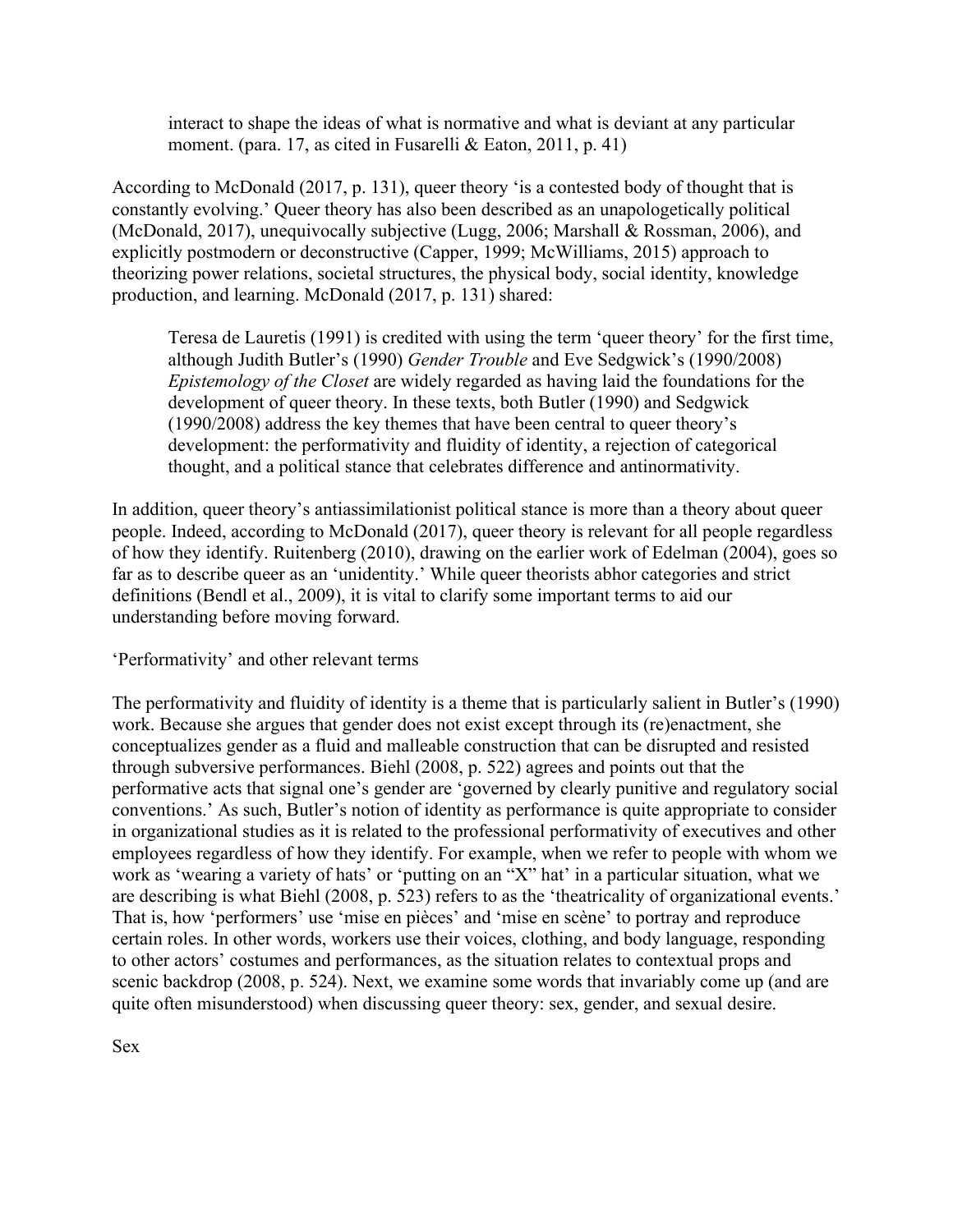According to Lugg (2003, p. 98), sex is 'chromosomal.' Blount (2005, p. 14) would agree, stating sex is 'one's anatomy and physiology.' But even then, sex is not (or should not be) constructed as binaries because some human beings are born with *both* male and female genitalia while others are born with *ambiguous* genitalia. To explain, there are other variations of chromosomal make up. For example, most high schoolers learn that possessing the 'XX' chromosomal combination results in the development of a female baby and the 'XY' pattern is the formula that leads to the formation of a baby boy. However, most high school biology classes do not share the medical research around other chromosomal combinations such as XXY and XYY, nor is there discussion as to how the human being develops if they possess this combination of sex chromosomes or what happens to babies in particular cultures that are born without discernible sex organs. Thus, queer theorists argue against the binary male/female because it ignores individuals who are intersexed or those who do not identify with their assigned sex. As Lugg (2003, pp. 98–99) describes:

[T]here are individuals who are transgendered, meaning that they do not identify with their sex or sex characteristics. Rather, their sense of self differs from their biology in profound and complex ways. A transgendered person who was born a male will identify as a female throughout most of, if not her entire, life. Likewise, a transgendered person who was born female will identify as male. Those who elect to pursue sexual reassignment surgery are known as trans-sexual.

Thus, a description of how queer theorists describe sex also leads to a discussion of what is meant by gender.

### Gender

Muhr and Sullivan (2013) and others (Blount, 2005; Lugg, 2003) point out that while gender and sex are certainly related, one's sex assignment at birth does not mean one's performance of gender characteristics directly follow. Rather, these scholars look to Butler's notion of performativity to help explain the concept of gender stating:

Performativity suggests that gender is not naturally strong-armed to sex or the biology of bodies, but instead implies that our perceptions of gender categories are developed on the basis of continuous repetition of certain historical contextualized behavior. (Muhr & Sullivan, 2013, p. 419)

Similarly, Lugg describes gender as an 'ongoing, lifelong series of evolving performances' (2003, p. 98) while Blount depicts gender as 'a set of stories that people tell themselves and each other about what it means to be men and women' (2005, p. 14).

Queering the view of biological sex and gender performance becomes the sticky wicket when it comes to personnel management. Sex is a protected class under US law and policy, whereas gender is not. Thus, organizations cannot discriminate between two employees who identify as 'man' and 'woman,' whereas a man who exhibits characteristics traditionally considered feminine is not protected by law. Further, men who 'act stereotypically female' are automatically assumed to be 'homosexual–regardless of their actual orientation' (Lugg, 2003, p. 100).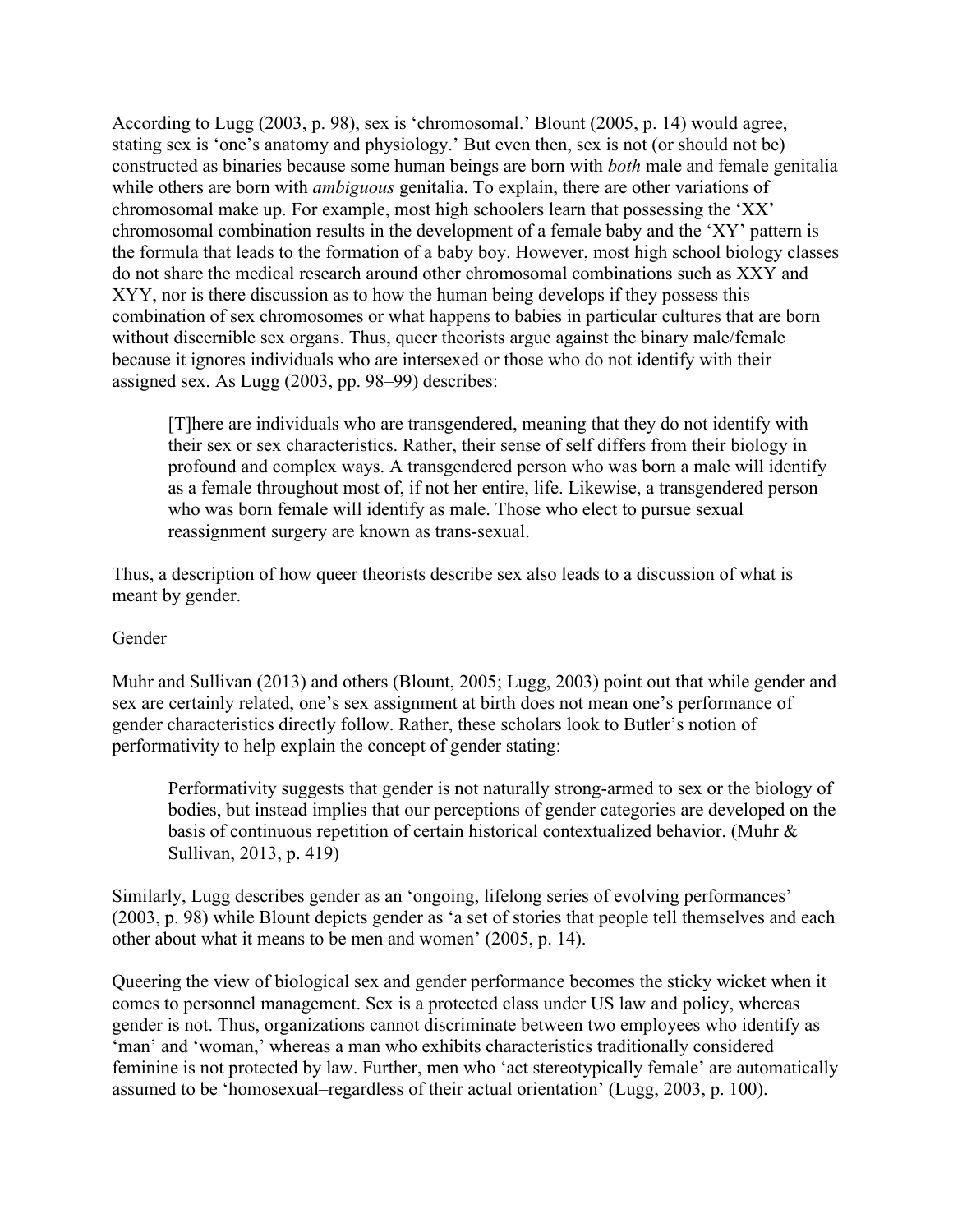#### Sexual orientation

Biological sex, gender performance, and sexual orientation are different but interrelated constructs. While the expectation in most cultures is that all three characteristics are fixed and predictable, queer theorists point out that biological sex does not necessarily dictate how someone experiences sexual desire (Blount, 2005). For example, a biological man may perform what has been perceived as typically masculine gender characteristics, but this does not necessarily mean his sexual desire is for biological women who exude what has been deemed femininity. Rather, the person under consideration may experience what Blount calls, 'same sex desire.' Thus, according to cultural mores, that individual's sexual orientation does not align with societal expectations. Capper and colleagues (2006) point out that individuals whose sexual orientation means desire for someone of the same biological sex might be referred to as 'gay.' However, it is offensive to refer to gay men as 'homosexuals' due to its outdated, clinical definition that indicates an abnormal condition (Capper, et al., 2006; Lugg, 2003; Ruitenberg 2010). In addition, those who experience same-sex desire do not consider their sexuality a 'preference' or a choice; thus, using the term 'sexual preference' rather than 'sexual orientation' or 'sexual desire' is to be avoided (Capper et al., 2006).

### **How has queer theory been used in other disciplines?**

While queer theory has been affiliated with the humanities for decades, scholars in other fields, such as organization studies generally and business, accounting, and personnel in particular, have discovered its usefulness relatively recently (McDonald, 2017). For instance, scholars of organization studies have used queer theory to critique definitions of leadership and management, including how it is performed, who performs it, and how and why they perform it in the ways they do (Courtney, 2014; Muhr & Sullivan, 2013). In addition, queer theory has been used to deconstruct organizational binaries and identities (McDonald, 2016; Rumens, 2017), expose and critique heteronormative practices (Rumens, 2016), critique policies and practices around 'diversity' (Metcalfe & Woodhams, 2008) and human resource development (Rumens, 2017), shed new light on how and why some occupations, such as nursing (Kellet, Gregory,  $\&$ Evans, 2014) and accounting (Rumens, 2016), are segregated by sex (Bendl et al., 2009; Broadbridge & Hearn, 2008; McDonald, 2016), and challenge postpositivist approaches to research, and the grand narratives that emerge from them (McDonald, 2016, p. 135). In addition, researchers have troubled over messages portrayed via symbols in corporate logos and images in advertising materials (Broadbridge & Hearn, 2008). Similar to early feminist research, most scholarship using queer theory in management and organization studies has been theoretical, consisting mostly of rereading prior studies via a queer perspective (McDonald, 2016). McDonald points to Parker (2001) as a seminal work since it is the first of its kind using queer theory to deconstruct the term 'management.'

Bendl, Fleishmann, and Hofmann (2009) used queer theory to analyze the codes of conduct of three companies with claimed commitments to creating an inclusive organizational culture. However, since diversity and inclusiveness efforts depend on demographic categories like sex, gender, race/ethnicity, and age, heteronormative values persisted. Treating workers as 'having one sex, one stable (over the entire life span) sexual orientation and one clearly defined gender,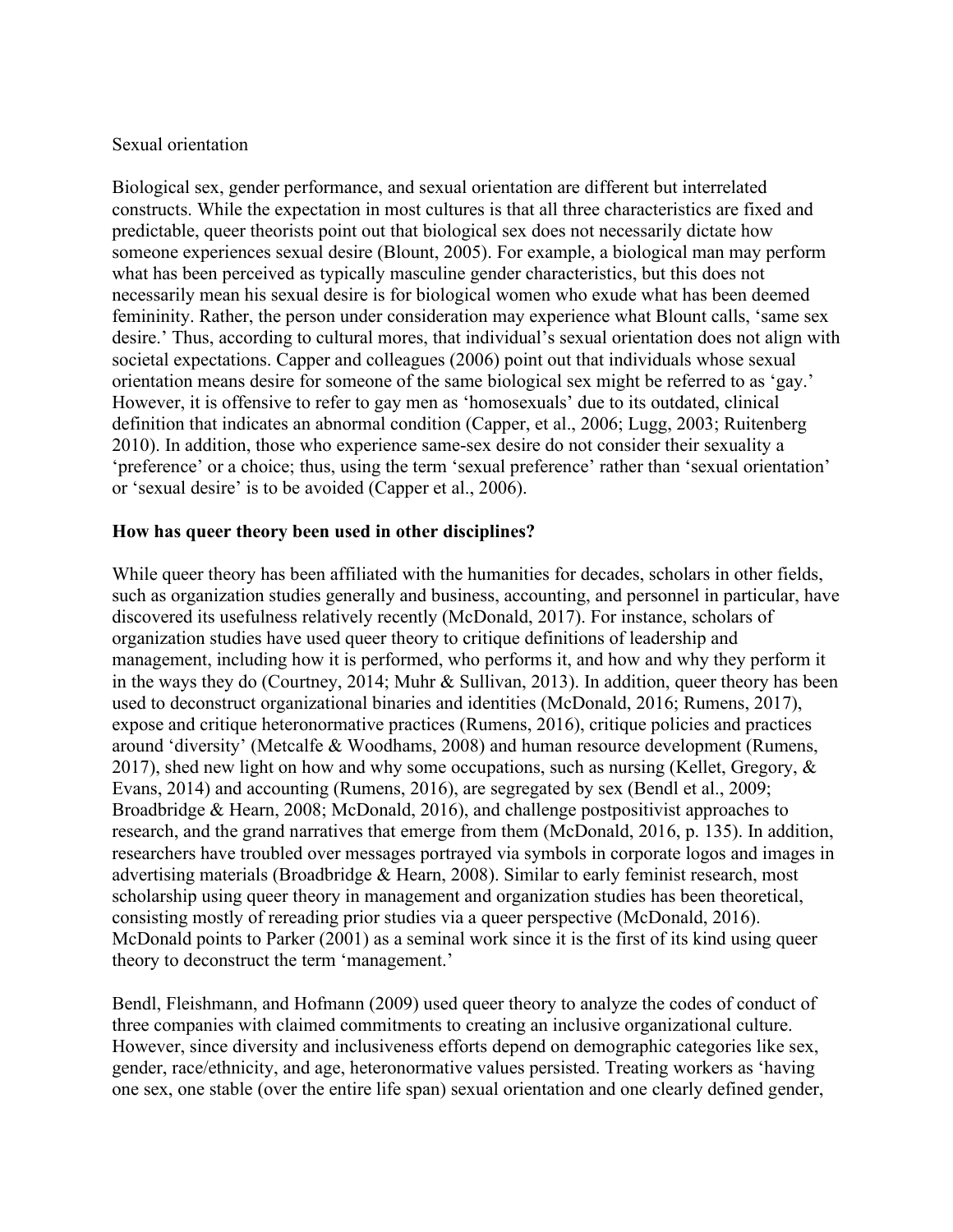which are congruent with each other' indicates the organizations' continued adherence to 'essentialist divisions to signify diversity' (Bendl et al., 2009, p. 628). Thus, while intentions may have been good, choosing an essentialist conception of identity worked to maintain hegemony.

In the UK context, Fielden and Jepson (2016) examined the experiences of lesbian and bi-sexual workers and learned that working in the public sector was a more positive experience for lesbian and bi-sexual people than working in profit-generating corporations. However, since heterosexist attitudes were still customary in the culture at large, most organizations have continued to be dominated by a heterosexist male power structure. Examples include employee benefits that coincide with heterosexuality but ignore the needs of queer employees. Thus, organizational sexism continues to deny the existence of anyone who is not heterosexual. However, in the public sector, the lesbian and bi-sexual community reported a more positive climate. Participants reported that changes in the law facilitated a culture of change, which then led to career satisfaction and ultimately career progression. The good news is that the situation is improving for queer workers in the UK, but the bad news is there remains a large swath of the working population who do not feel protected by the law and/or experience homophobia in the workplace.

Another interesting study, conducted by Muhr and Sullivan (2013), followed the transition of John, a transgendered organizational leader, into Claire. Speaking to Claire's coworkers revealed that the transformation of the physical body influenced the ways employees perceived the appropriateness of Claire's (versus John's) leadership. For example, when John performed leadership, it was viewed as natural and normal. However, co-workers expressed discomfort when similar leadership behaviors were performed by Claire. Even though Claire was the same human being in many respects, the morphing of people's perceptions was powerfully wrought via the materiality of her transformed body. Thus, while Claire was accepted by her employees as they respected her decision to live as a woman, they were unable to put aside traditional, gendered expectations that seemed to manifest of their own accord. In other words, as Muhr and Sullivan point out, Claire's employees showed 'tolerance for queer bodies' but failed to adopt a 'queer understanding of bodies and subjectivities' (2013, p. 430). Muhr and Sullivan conclude by advocating for a shift in organizations: that we don't just 'make room for queer leaders' but queer our notions of leadership so that any *body* can perform any combination of customarilyobserved feminine and masculine characteristics as the context demands.

McDonald (2016) points out that one major limitation of most queer occupational research is its focus on biological gender, presented as a male/female binary. Rarely, do studies also examine identities associated with performing gender and sexuality outside the heteronormative paradigm. Indeed, even if researchers look beyond the male/female binary, there is a troubling neglect of attention to the concept of intersectionality or the idea that social identities are too complex to examine only one axis of difference in isolation.

The following year, McDonald (2017) advocates for the expansion of re-reading organizational scholarship via a queer lens, especially strategic management, organizational culture, and corporate responsibility. The hope is that by queering existing research, scholars can more adequately challenge normalized views and advance unorthodox observations on organizational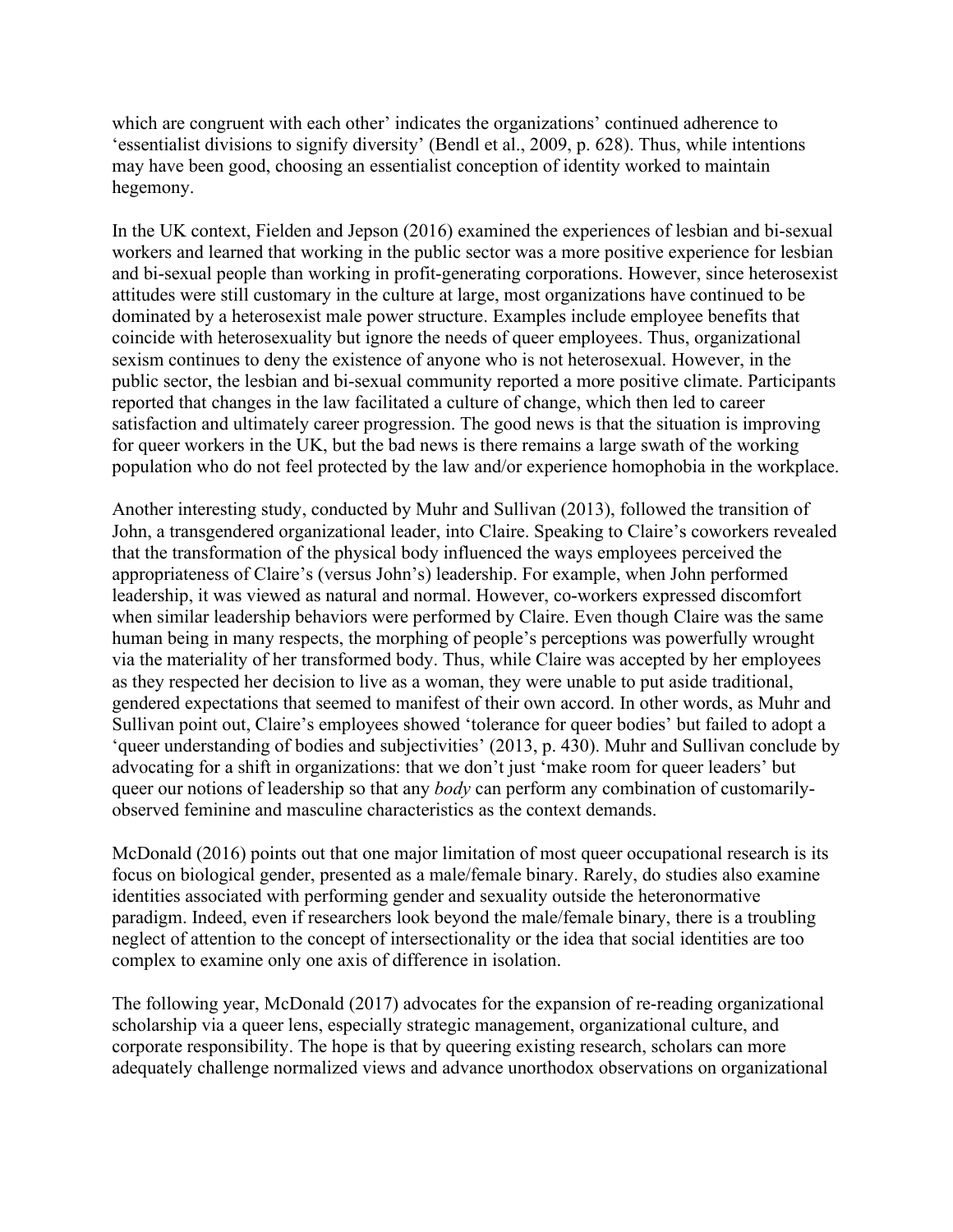life. For example, questions that queer theory helps us to explore in organizational research include:

- 1. How are (hetero)normative assumptions embedded into existing organizational theory?
- 2. How do organizational members reproduce/subvert the gender binary?
- 3. In what ways does organizational (hetero)normativity discipline organizational members?
- 4. How do organizational policies and cultures compel the performative re-enactment of organizational and gendered norms?
- 5. How are certain forms of difference suppressed in organizations?
- 6. How does the 'closet' shape the everyday organizational experiences of non-normative subjects? (McDonald, 2017, p. 143)

I agree with McDonald (2017, p. 143) that exploring these queered questions hold potential to contribute valuable insights into organizational studies, especially for 'nonnormative subjects who must continually negotiate the pervasive ideology of (hetero)normativity.'

Another important contribution of the expansion of queer theory in organizational studies would be its eventual inclusion of queer paradigms in organizational studies textbooks. But, since queer theory continues to be underexplored, it is rarely addressed in university classrooms focused on organizational studies (McDonald, 2016). Indeed, the 'absence of queer theory from textbooks can thus be read as being reflective of the continued dominance of functionalist and managerial paradigms within management and organization studies (Rumens, 2016, as cited in McDonald, 2016, p. 26).

# **How has queer theory been used in the field of education?**

Ruitenberg (2010, p. 619) queers the study of education by asking:

Can queer families be represented in curriculum materials and discussed in classrooms? Can queer relationships be seen at school? Can queer teachers be 'out' to their colleagues and students? Can the word 'queer' be used in school? In short: can queerness be shown and seen, spoken and heard in educational spaces and discourses?

Undeniably, the invisibility and silence of queer students, teachers, principals, and families is not a thing of the past. Rather, as long as society is bound by patriarchal values, queer educators and students will continue to strive for 'visibility, audibility and sayability' in educational organizations (Ruitenberg, 2010).

In addition to being ignored altogether, the mistreatment of queer children and youth in our schools is well documented. Indeed, not only are non-conforming students subjected to bias and discrimination, as pointed out by Adelman and Lugg (2012, p. 45), 'it is acceptable to denigrate and devalue' sexual minorities. However, the Safe Schools Movement has drawn attention to the needs of LGBTQ students, such as the necessary roles queer mentors and straight allies play in the lives of queer students (Sadowski, 2010). One example of this movement is the continued growth of Gay-Straight Alliances (GSA) in public schools. However, even this small step toward creating a positive school climate has met with severe opposition. For example, according to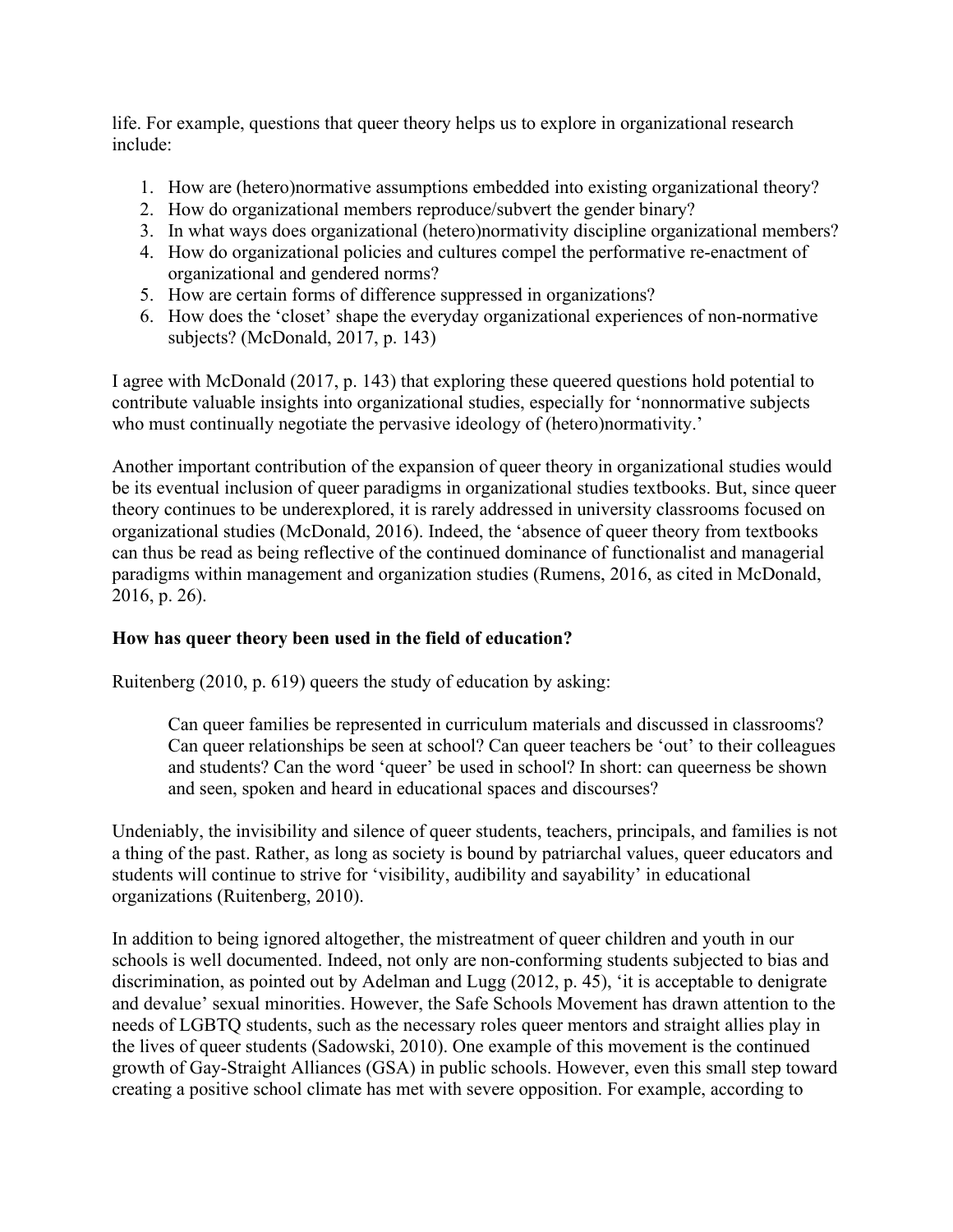Ruitenberg (2010, p. 618), 'the Salt Lake City School Board (Utah, USA) was so desperate' to block the development of GSAs, they voted in 1996 to ban all afterschool clubs from their schools. It is beyond the scope of this chapter to remunerate the abundant research evidence documenting the disparate treatment and outright cruelty aimed at non-conforming children and youth in schools. Instead, readers are encouraged to consult manuscripts that I have found useful for additional support: Adelman and Lugg (2012), Allen (2011), Hudson (2017), Ruitenberg (2010), Zacko-Smith and Smith (2010), and Zook (2016).

In addition to bringing to public attention the incessant, ghastly treatment of queer children and youth by both peers and educators (Adelman & Lugg, 2012), queering the study of education has also involved drawing attention to historical practices that have had direct and/or residual antiqueer implications, such as hiring decisions and dress codes, to name just two (Adelman & Lugg, 2012; Lugg, 2003, 2006). For example, 'sodomy laws, in conjunction with morality clauses in public educators' employment contracts, have been used to keep queer educators either closeted, their identities hidden, or to fire them if revealed or "outed"' (Adelman & Lugg, 2012, p. 38). Indeed, patriarchal organizations, such as schools, remain committed to heterosexuality and gender conformity as important litmus tests for who is fit to serve as teacher and/or leader (Adelman & Lugg, 2012; Lugg, 2003, 2006; Muhr & Sullivan, 2013; Tooms, Lugg, & Bogotch, 2009). Only heterosexual masculine men and feminine, caring heterosexual women are perceived as worthy to work as administrators and teachers, respectively (Muhr & Sullivan, 2013; Tooms et al., 2009). In fact, educators who do not fit the aforementioned archetypes are marked unsuitable early on in employment processes (Tooms et al., 2009). For example, similar to men who seek jobs as nurses, men who apply for jobs to teach Kindergarten are suspected gay, which poses imagined hazards to young children. Indeed, school personnel are still forced to 'demonstrate their gender conformity and heterosexuality' today as they were in the 1800s through the 1900s (Adelman & Lugg, 2012).

There are many other fine examples of how researchers have used queer theory to investigate personnel issues in educational organizations. However, since I am limited by page count, I direct readers' attention to some excellent articles (in addition to those cited above) that I have found especially helpful: Biehl (2008), Capper (1999), Courtney (2014); Dumaresq (2014), Fielden and Jepson (2016), Kellett, Gregory, and Evans (2014), Lugg and Tooms (2010), and Woodruffe-Burton and Bairstow (2013).

Finally, I share some of the research that brings to the fore the need to include queer children, youth, and caregivers/families in books, curriculum, and other educational activities, in addition to providing a comprehensive, non-biased sexual development and health program (Hudson, 2017). This seems especially important due to the continued bullying of gay students and the fact that in 2006 there was an estimated 10 million families in the United States with parents who identified as LGBTQ (Bower & Klecka, 2009).

Larsson, Quennerstedt, and Öhman (2014) believe gender norms could be challenged in physical education classes involving activities and sports teams. Both boys and girls are stigmatized when boys are said to be physically stronger than girls and girls as weaker than boys. Also, many PE classes are gender segregated based on the type of sport or activity being played. Anderson, Cheslock, and Ehrenberg (2006) believe such schools are not in compliance with Title IX of the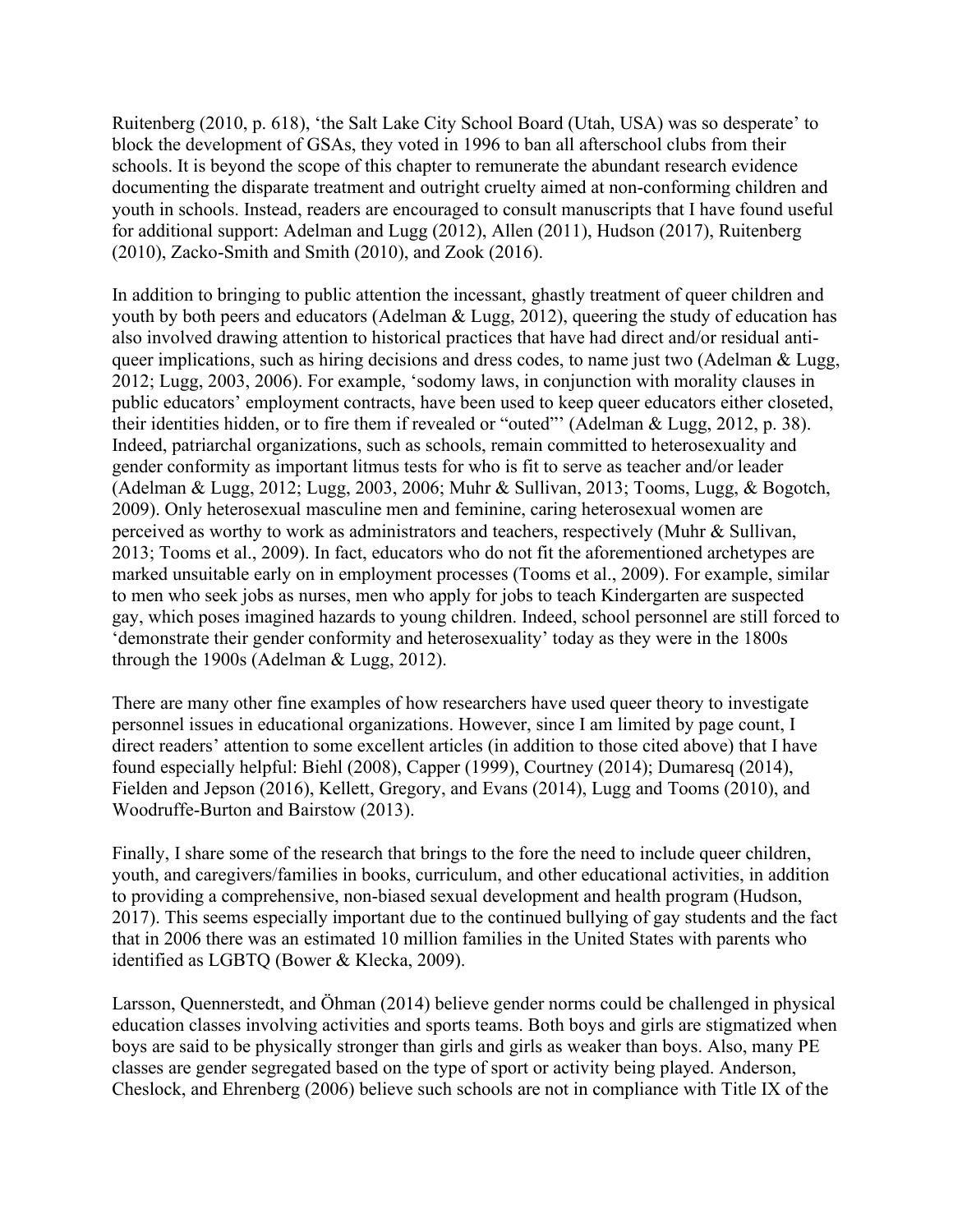Educational Amendments within the Civil Rights Act of 1964 since it states, 'No person in the United States shall, on the basis of sex, be excluded from participation in, be denied the benefits of, or be subjected to discrimination under any educational program or activity receiving federal financial assistance' (US Department of Education, 2015, para 2).

What would a PE teacher do if a student who identifies themselves as a heterosexual female really wanted to play football, but was not allowed to because of her biological sex? What if that female student was so good at football that she could obtain a college scholarship but would not be afforded the opportunity to do so because of her biological sex? Or what if a heterosexual male wanted to play softball but his school only had a team for girls? If not addressed appropriately, according to Snapp and colleagues (2015), childhood/youth development might be thwarted precipitously. It is important for adults to realize that a girl who wants to play football and the boy who wants to play softball is not necessarily taking a political stand to disrupt the status quo. Rather, each student simply wants to play a sport that does not align with typical gender stereotypes. In response, Larsson et al. (2014) suggest that PE classes should be genderneutral or allow students various sports-related activities to choose from as a way to decrease gender-related discrimination.

The few schools that do include LGBTQ issues within a school curriculum consist mostly of learning about civil rights and the history, lives, and contributions of LGBTQ people. According to Snapp and colleagues (2015), while simple and easy to do, the above discussions and lessons go a long way toward creating a safe, equitable, and less prejudicial school climate. In fact, 'When schools taught LGBTQ-inclusive curricula, students on average reported a greater sense of safety, heard fewer homophobic slurs and experienced less victimization … 67% of LGBTQ students reported that their classmates were accepting of LGBTQ people when the school taught inclusive curricula' (Snapp et al., 2015, p. 581).

Other curriculum suggestions that are currently under consideration and/or have been implemented include using children's literature to teach about gender identity and different family structures and including queer parents in class activities (Cullen & Sandy, 2009; Gerouki, 2010). One example of a children's book that challenges heteronormative standards is, *And Tango Makes Three* by Justin Richardson and Peter Parnell. The authors tell a story about two male penguins living in a zoo who find an abandoned egg and raise the baby chick together. Cullen and Sandy (2009, p. 145) explain that after reading this story to students, they 'expanded the repertoire of characters in the book to explore various themes that arose, including the diversity of family structure, relationships, and identities in the zoo. In the adaptation of the story, children included adopted, intergenerational, same-sex and single-parent families.' In sum, queering schools is fraught with challenges, tensions, uncertainty, and ambiguity. However, queering the study of schools as organizations is ripe for potential and powerful change. The implications of both are discussed next.

### **Discussion: The implications of the queer critique**

The purpose of this section is to further unpack some of the main points raised in this chapter and discuss some of the implications for schools as organizations. In addition to critiquing particular structures and practices that take place in schools, an attempt will be made to *queer* what is being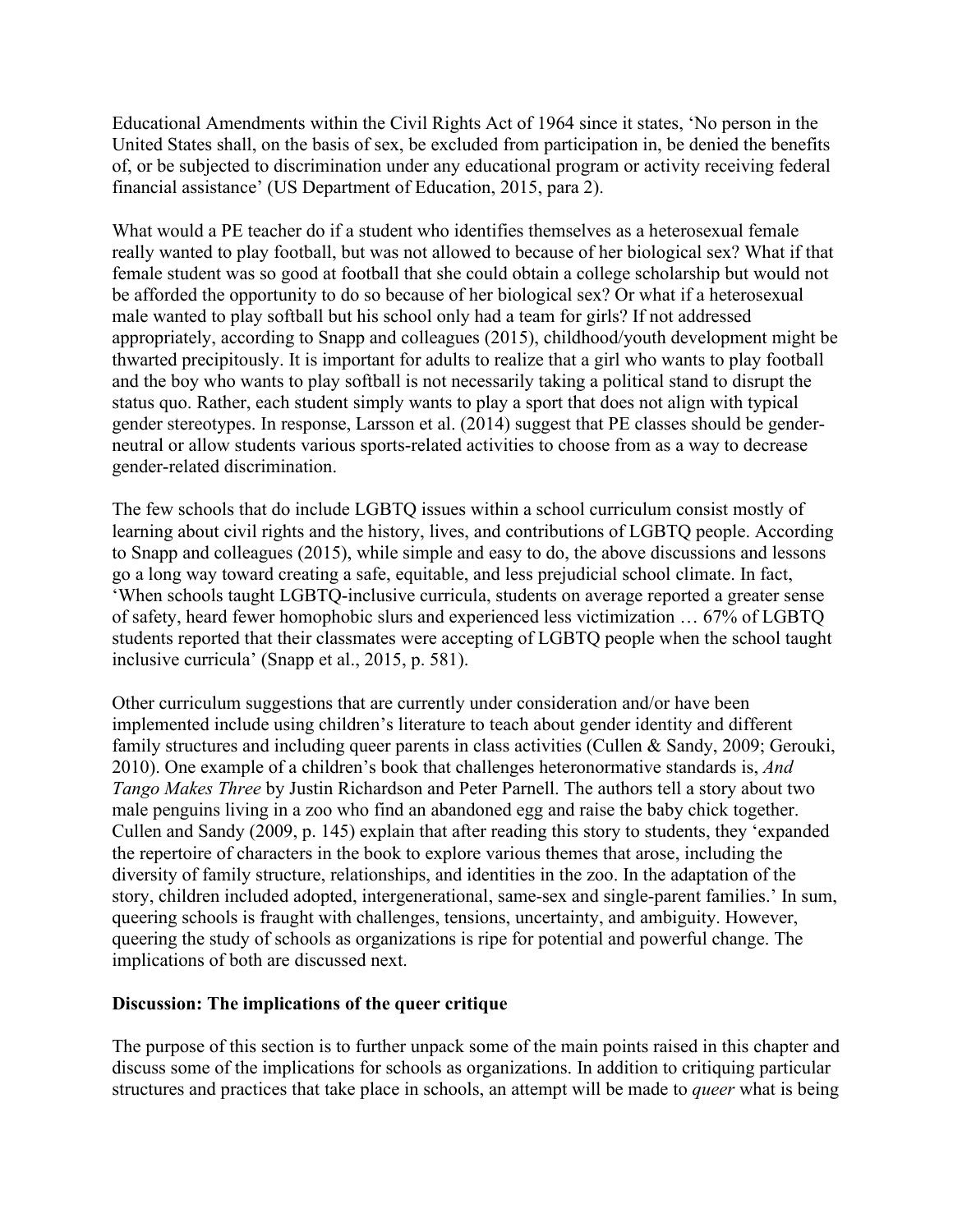critiqued in order to *reimagine* how schools might become more inclusive of all who learn and work there.

### Binary Opposition

As explained earlier, a major concern among queer theorists is the use of binaries to describe people's characteristics and explain phenomena. This leads to many implications for our consideration. First, labeling people according to their 'race' and 'sex' is problematic. When we choose to label people as White/Black and Boy/Girl we are automatically making value statements as well as positioning people in opposition. That is, in our culture, we usually use binaries in a particular order, which unconsciously creates impressions in the human mind that the first label designates the normal or superior while the second label generates visualizations of that which is uncommon or inferior. Most people take for granted that the language we use is value-neutral when in fact our choice of words has great significance. In addition, using binaries to name and describe people automatically assumes there are only two possibilities available: one is either a boy or a girl. Ignoring the very real possibility that a person is both or neither is not part of most people's vernacular; thus, an intersex person is erased altogether.

This has implications for how we do school, beginning as early as registering for Kindergarten Round-Up. Since the changes were made to the 2010 United States Census, school registration has queered to a degree in most places. For example, there is greater acceptance that people are more than just white or another race that is not considered white. People self-identify in many different ways and this was finally recognized in our country's most recent Census by providing 14 different choices in terms of race/ethnicity. And, there has been some progress in terms of indicating relationship status. For example, on the Census, one can identify as more than just single, married, divorced, or widowed. The bureaucratic structure of the US government has finally begun to recognize other living arrangements that are part of our everyday lives – and have been for decades. For example, a gay man could choose to indicate on his Census that he has a husband. However, there is no way of indicating one might be in a same-sex marriage or partnership. In other words, there is no box with the words, 'same-sex married couple' beside it. Unfortunately, we cannot say there has been any progress in terms of how people can selfidentify (or not) in terms of their sex. Similar to the 2010 Census, school registration forms still list two binaries of which to choose: *boy*, *girl*. And if one checks the *girl* box, it must match one's birth certificate or the sex that was assigned at birth because there are huge implications for how school is done for people identified as boys and girls at birth. Whatever box one checks designates the physical education class to which students are (not) assigned, which sex-ed talk students are (not) allowed to attend, which sports team students may (not) participate in, and the list goes on. Recent news reports and court cases demonstrate that K-12 students' bodies are so tightly regulated that some cannot choose the bathroom they feel most comfortable using. This is a poignant reminder of how low students rank in the hierarchical order of schools; and further, how trans-gender students do not rank at all.

This is important because, first of all, *it counts to be counted*. Political philosophers, Nancy Fraser and Axel Honneth (2003) refer to *recognition* as being central to our current struggle with identity politics and human rights; *recognition is fundamental to justice*. Lack of recognition is a type of silencing, erasure, and even death in that it marks human beings as non-existent. One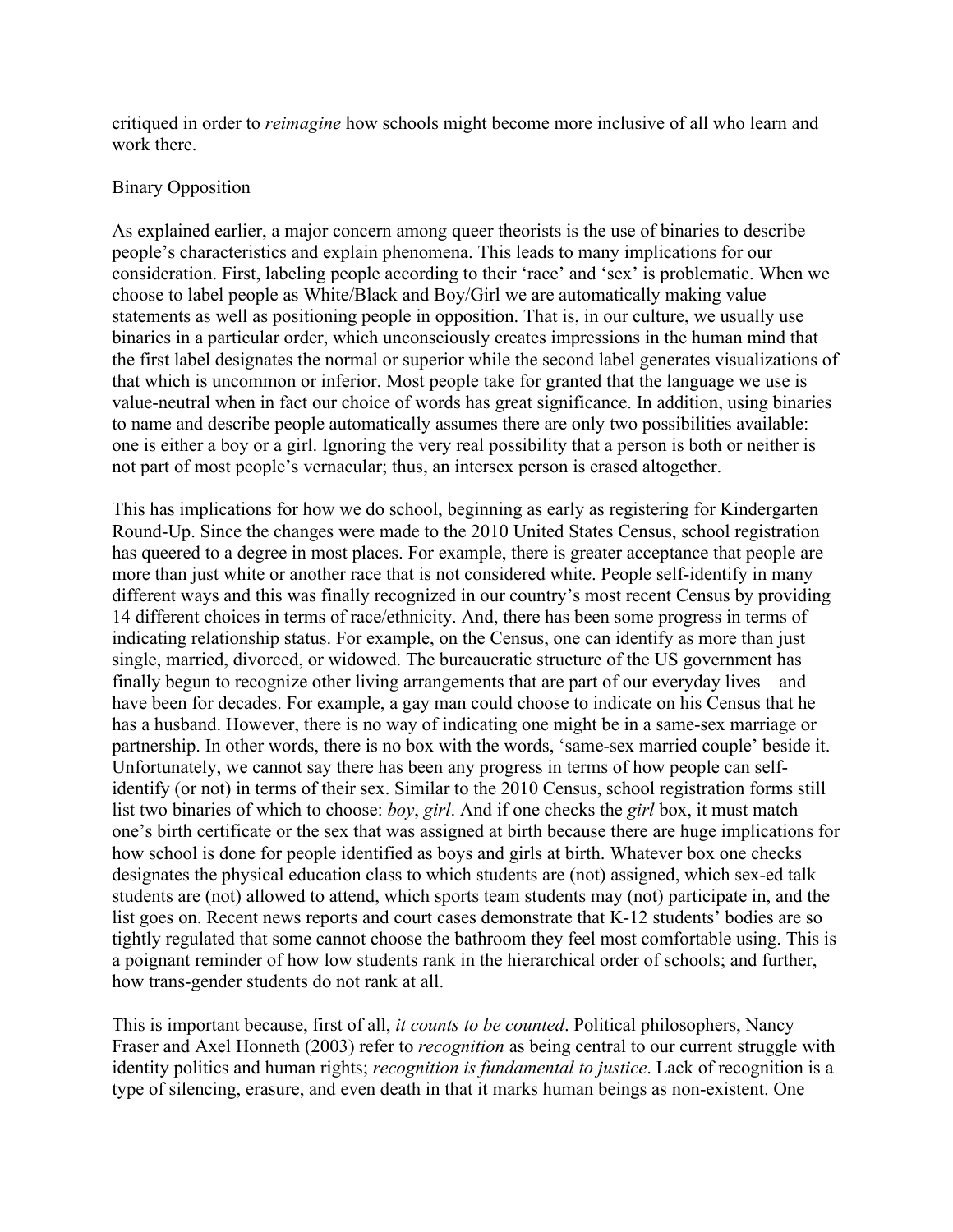cannot count what is not there. But, we all know queer students really do exist. So why do educational organizations not count them? Why are queer students not recognized? We learned from Seidman (1996) and Butler (1990) that binary notions of sex (and gender) function as a social regime that dictates the rules and possibilities within an organization. To count would acknowledge existence. To acknowledge existence (recognize) would compel doing school differently.

So, what would queering schools look like in terms of taking an anti-binary stance? Future teachers, principals, and superintendents would learn in their preparation programs that identity is fluid, learned, performed. Education students would discuss in their classes that recognition is vital to achieving a more welcoming school culture and a first step toward social justice. Students in leadership preparation programs would brainstorm ways they could queer their schools in authentic, concrete ways. For example, while educational organizations at the state level dictate data schools must report, it is still within the purview of the local education agency (LEA) to decide which data they will use to develop policies around what are appropriate courses, curriculum, and extracurricular activities.

Educators are in the business of developing people. Rather than treating birth sex assignment as the most important characteristic that determines a student's life course, a school that is queered would consider gender as existing on a continuum, view human development as idiosyncratic to the individual, and structure the school accordingly. Registration forms might ask for sex, but in a modified way. For example, schools might ask for sex assigned at birth in order to comply with state structures. But, the LEA could also ask students how they identify and how they wish to be recognized. In terms of bathrooms, rather than single out trans-gendered students as people who are so dangerous they have to use an adult restroom, student bathrooms would be designated gender-neutral and the faculty bathroom made available to any individual who feels the need for more privacy (determined by the student regardless of how they identify). Queering school might mean students could choose which courses to take and in which extra curriculars to engage. Some people may find that standpoint unusual and impractical to implement and argue that this is a silly 'PC' idea that no school district has ever tried. However, I know from experience that this is not the case.

I attended my last two years of high school in Bettendorf, Iowa. In 1980, the population of Bettendorf was about 25,000. There were 444 students in my graduating class. In this relatively small Midwest city, Physical Education classes were not segregated by sex or by athletes/nonathletes. Instead, every four weeks or so, all students signed up for which unit of study they wanted to attend. I remember signing up for archery, weight lifting, and gymnastics as well as basketball and dancing. The only rule was that students could not sign up for the same unit more than once. Rather, students were encouraged to experience a variety of different sports and ways to keep fit. This meant I learned how to use the balance beam alongside football players and did power lifting with wrestlers. I loved it. We all loved it. This type of learning is not silly PC antics. It is treating young people with respect and affording them the opportunity to grow and develop in an integrated environment and be exposed to different sports and other physical activities they may not otherwise experience due to family belief systems and/or household income. I remember these days with extreme fondness. And now, I realize: I went to a *queered* school. In Iowa. In 1980. So, it can be done and done well without controversy.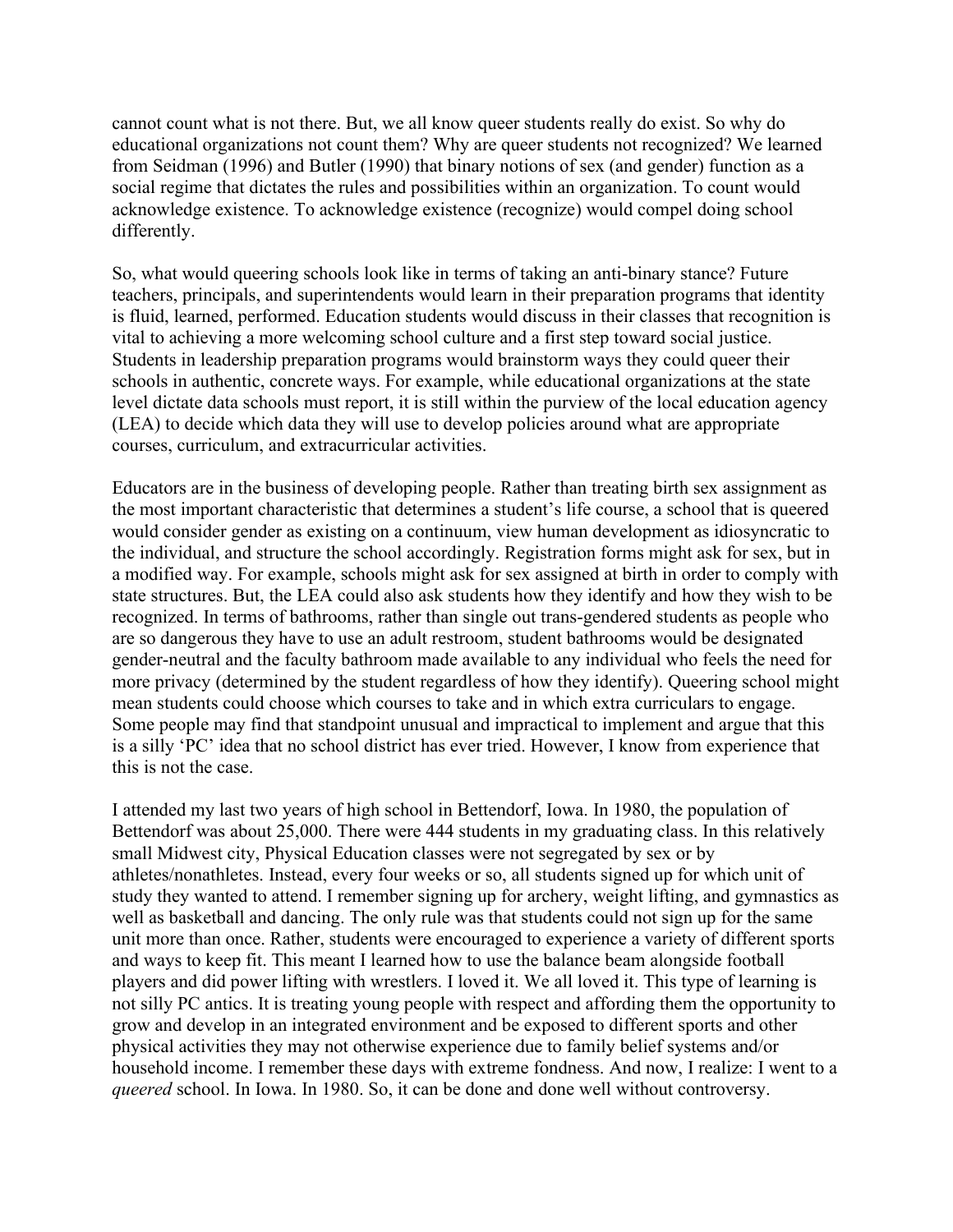### Rejection of Categorical Thought

As discussed earlier, eschewing classifications is another major point raised in queer theory. Rejection of categories is an especially pertinent topic for discussion here due to the fact that organizational studies have developed around categorical concepts. For example, organizational theory can be categorized into various schools of thought based on the philosophies of wellknown scholars, such as Michael Cohen, James March, Karl Marx, Johan Olsen, Talcott Parsons, and Max Weber. Particularly pertinent to this chapter are relatively recent developments, such as neo-institutional theories, as well as cognitive and cultural explanations of the impact institutional structures have on individual behavior as well as the influence of individuals on organizational change. Considering the implications of queer theory for schools induced further reflection on neo-institutional theory generally and isomorphism in particular.

Schools are characterized by coercive isomorphism in that they react to pressures (e.g., federal Title IX laws) from other institutions they are dependent upon (state legislature for funding) and cultural expectations from society, which is becoming ever more diverse while schools struggle to maintain homogeneity. Recall Fielden and Jepson's (2016) research that looked at how distinctive queer women's experiences were in government organizations when compared to the profit sector. Government employers were more likely to build a more positive climate by showing commitment to new civil rights legislation. The power of national policy changes influenced decision making at the organizational level that resulted in greater career satisfaction and progression for the lesbian and bi-sexual people who participated in the study. On the other hand, negatively coercive policies, such as morality clauses for educators, work to create a negative career experience for queer teachers and principals that can even result in being fired for not fitting the descriptive categories that a particular group deems moral (Adelman & Lugg, 2012).

Change in schools is also driven by normative isomorphism, or pressures brought about by professional organizations, higher education, and credentialing (DiMaggio & Powell, 1983). Just as K-12 schools are places where norms are embedded, norms developed during one's university education are carried into the K-12 setting upon graduation.

Much of the discussion on binaries in the prior section is directly related to whether and how people are categorized. But queer theorists are not just interested in categories such as gay/straight and feminine/masculine. Queer thought considers demographic categories like sex and age as being important considerations in the change process. This leads one to think about other ways students are categorized that may trap students into a category that is unhelpful, ultimately thwarting students' developmental growth and maintaining hegemony toward particular groups of students. For example, students are classified into groups with labels such as 'gifted,' 'special education,' and 'free and reduced lunch.' Teachers are categorized as 'highly qualified,' 'troops to teachers,' 'Teach for America,' and 'substitutes.' In addition, since schools are bureaucracies, there are clear hierarchies between groups of educators such as 'principals' and 'teachers,' with structural arrangements tied to who evaluates whom and which group decides how to spend the budget. In addition, there are clear distinctions between those classified as teachers and those categorized as paraprofessionals. And all of these categories and their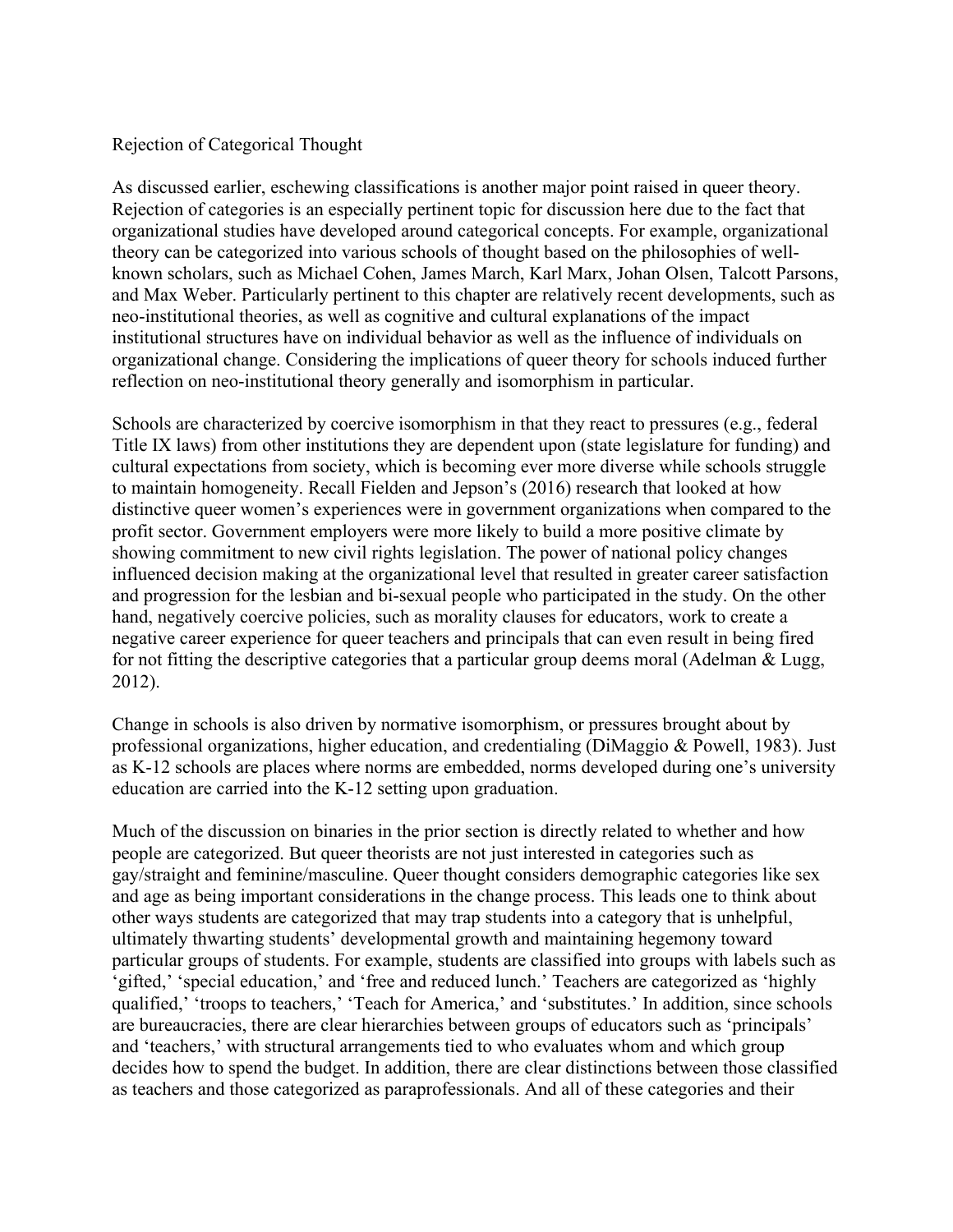labels communicate where a person is in the organizational hierarchy and work to develop and/or maintain fissures between groups of people.

So, in addition to what's been discussed before, what might resistance to categorization and/or classification look like in schools that have been queered? First, the queering of K-12 schools would lead one to question: Who is the leader? Who is the teacher? Who is the student? And what those labels mean in terms of power and voice (Bertrand & Rodela, 2018; Rodela & Bertrand, 2018). Likewise, one might wonder what schools might be like if schools organized themselves differently from the typical organizational structure of schools and universities? Put together, it would lead one to ask whether the school principal was the only true leader of a school or whether schools should become more democratic in terms of who has voice and who gets to decide (Bertrand & Rodela, 2018; Rodela & Bertrand, 2018). A school that has queered its leadership practices would recognize and legitimize students (Lac & Mansfield, 2018), parents (Fernández & Scribner, 2018), and community groups (Welton & Freelon, 2018) as coleaders of their schools.

# **Conclusion**

New institutionalism theorizes that we do things the way we do because we can conceive of no other alternative. Add to that the extreme difficulty of attempting to impact bureaucracies, one could conclude that schools are trapped in patriarchy. However, as Elwell (n.d., para. 39) reminds us:

While Weber had a foreboding of an 'iron cage' of bureaucracy and rationality, he recognized that human beings are not mere subjects molded by sociocultural forces. We are both creatures and creators of sociocultural systems.

This thinking aligns with professional standards that call upon school leaders to participate in political advocacy to influence the governmental institutions they are dependent upon (Carpenter & Brewer, 2014; Mansfield & Carpenter, 2008). For example, educators might write letters to Senators and Representatives as well as federal agencies such as the Department of Education to demand enforcement of Title IV of the Civil Rights Act of 1964. In addition, educators might collaborate across local and regional education agencies to advocate for equitable school funding at the state capital, for instance. To be sure, political advocacy can be risky and may not result in the changes educators are hoping for. But ignoring the options afforded us rarely pressures bureaucrats from reconsidering how things have been done for decades, even centuries.

We might also conclude that participating in theoretical critique is useful, as it works toward the descaling of one's eyes, revealing alternative possibilities. Plus, reimagining concrete ways to work toward change also generates hope and fuels resilience. However, that is not enough; organizations are stubborn beasts! We must recognize, as new institutionalism does, that organizations are influenced by institutional peers. Normative isomorphism is unlikely to occur unless pressures are brought about by the educational leadership professions. As we know from the Iron Cage that is Patriarchy, education is a robust and durable norm developer. Thus, queering norms within the profession via higher education, along with queering the credentialing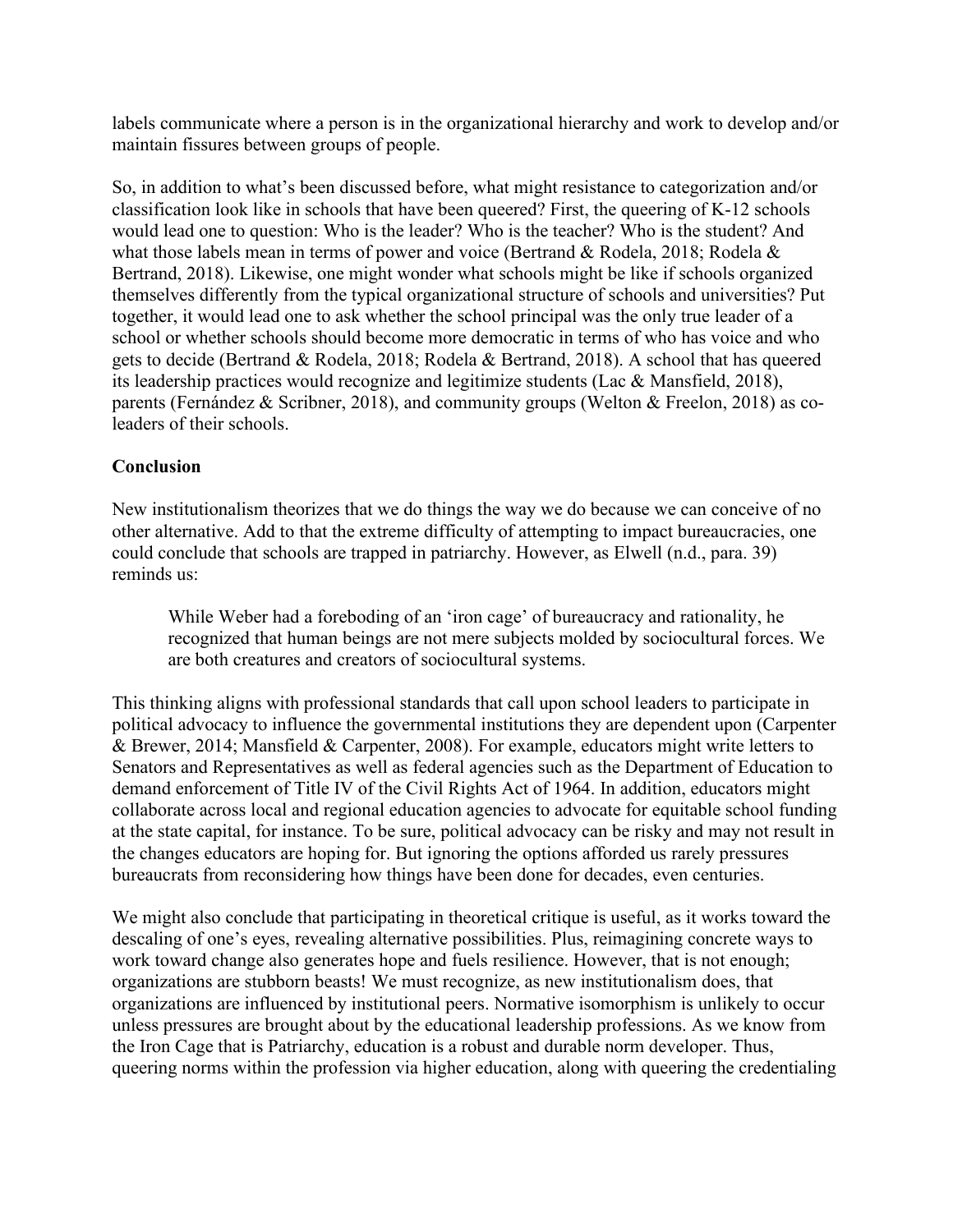associated with that education, holds the greatest potential to bring about normative and substantive change.

#### **Acknowledgements**

I am grateful to my student, the newly-minted Doctor, Stefanie Hudson for her support:

Thanks, Stef, for providing me with an annotative bibliography to help me find useful articles to read. And, perhaps most importantly (and certainly most fun), thank you for following up with 'coffee talk.' Your knowledge and wisdom were instrumental in helping me understand the research around including queer students and families in books, curriculum, and other educational activities, as well as the consequences of neglecting to implement a comprehensive, non-biased sexual development and health program in schools. I so am thankful for your insights, which contributed to my ability to write this chapter.

### **References**

- Acker, J. (1992a). Gendering organizational theory. In J. M. Shafritz, J. S. Ott, & Y. S. Jang (Eds.), *Classics of organizational theory* (6th ed., 2005) (pp. 450–459). Belmont, CA: Wadsworth.
- Acker, J. (1992b). Gendering organizational theory. In A. J. Mills & P. Tancred (Eds.), *Gendering organizational analysis* (pp. 248–260). Newbury Park, CA: Sage.
- Adelman, M. & Lugg, C. (2012). Public schools as workplaces: The queer gap between 'workplace equality' and 'safe schools'. *Law Journal for Social Justice*, *3*, 27–46.
- Allen, L. (2011). Bending the rules: Attempting queer research on sexuality in schools. *Gay & Lesbian Issues and Psychology Review*, *7*(2), 155–167.
- Alvesson, M. & Billing, Y. D. (1997). *Understanding gender and organizations*. Thousand Oaks, CA: Sage.
- Anderson, D. J., Cheslock, J. J., & Ehrenberg, R. G. (2006). Gender equity in intercollegiateathletics: Determinants of title IX compliance. *Journal of Higher Education*, *77*(2), 225–250.
- Anzaldúa, G. (2007). *Borderlands/La frontera: The new mestiza*. San Francisco, CA: Aunt Lute Books.
- Bendl, R., Fleischmann, A., & Hofmann, R. (2009). Queer theory and diversity management: Reading codes of conduct from a queer perspective. *Journal of Management & Organization*, *15*, 625–638.
- Bertrand, M. & Rodela, K. C. (2018). A framework for rethinking educational leadership in the margins: Implications for social justice leadership preparation. *Journal of Research on Leadership Education*, *13*(1), 10–37.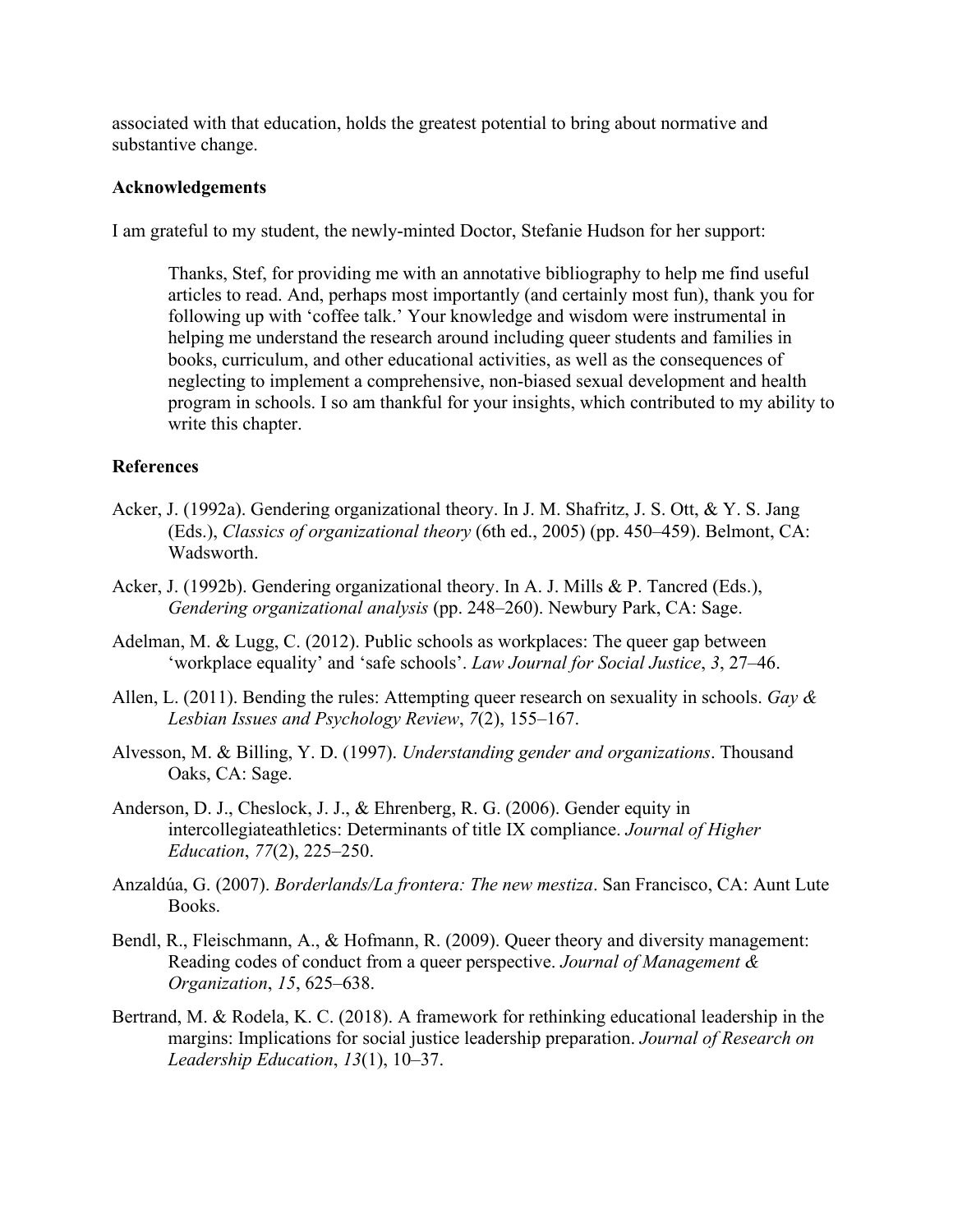- Biehl, B. (2008). The performance of women and men in organisations: A theatre studies approach. *Gender in Management: An International Journal*, *23*(7), 522–527. DOI:10.1108/17542410810908866
- Blount, J. (2005). *Fit to teach: Same-sex desire, gender, and school work in the twentieth century*. Albany, NY: State University of New York Press.
- Bower, L. A. & Klecka, C. L. (2009) Lesbian mothers' bids for normalcy in their children's schools. *The Educational Forum*, *73*(3), 230–239. DOI:10.1080/00131720902991293
- Broadbridge, A. & Hearn, J. (2008). Gender and management: New directions in research and continuing patterns in practice. *British Journal of Management*, *19*(1), 38–49. DOI:10.1111/j.1467-8551.2008.00570.x
- Brooks, J. & Miles, M. T. (2008). From scientific management to social justice … and back again? Pedagogical shifts in the study and practice of educational leadership. In A. H. Normore (Ed.), *Leadership for social justice: Promoting equity and excellence through inquiry and reflective practice* (pp. 99 –114). Charlotte, NC: Information Age Publishing.
- Butler, J. (1990). *Gender trouble: Feminism and the subversion of identity*. New York: Routledge.
- Capper, C. A. (1999). (Homo)sexualities, organizations, and administration: Possibilities for in(quiry). *Educational Researcher*, *28*(5), 4–11.
- Capper, C. A., Alston, J., Gause, C. P., Koschoreck, J., Lopez, G., Lugg, C. A., & McKenzie, K. B. (2006, March). Integrating Gay/Lesbian/Bisexual/Transgender topics and their intersections with other areas of difference into the leadership preparation curriculum: Practical ideas and strategies. *Journal of School Leadership*, *16*(2), 142–157.
- Carpenter, B. W. & Brewer, C. A. (2014). The implicated advocate: The discursive construction of the democratic practices of school principals in the United States of America. *Discourse: Studies in the Cultural Politics of Education*, *35*(2), 294–306.
- Carr, A. N. (2005). The challenge of critical theory for those in organization theory and behavior: An overview. *International Journal of Organization Theory and Behavior*, *8*(4), 466–494.
- Cook, S. D. N. & Yanow, D. (1993). Culture and organizational learning. In J. M. Shafritz, J. S. Ott, & Y. S. Jang (Eds.), *Classics of organizational theory* (6th ed., 2005) (pp. 368–382). Belmont, CA: Wadsworth.
- Courtney, S. J. (2014). Inadvertently queer school leadership amongst lesbian, gay and bisexual (LGB) school leaders. *Organization*, *21*(3), 383–399.
- Cox, T. (2001). Creating the multicultural organization: The challenge of managing diversity. In J. M. Shafritz, J. S. Ott, & Y. S. Jang (Eds.), *Classics of organizational theory* (6th ed., 2005) (pp. 469–475). Belmont, CA: Wadsworth.
- Cullen, F. & Sandy, L. (2009). Lesbian Cinderella and other stories: Telling tales and researching sexualities equalities in primary school. *Sex Education*, *9*(2), 141–154. DOI:10.1080/14681810902829513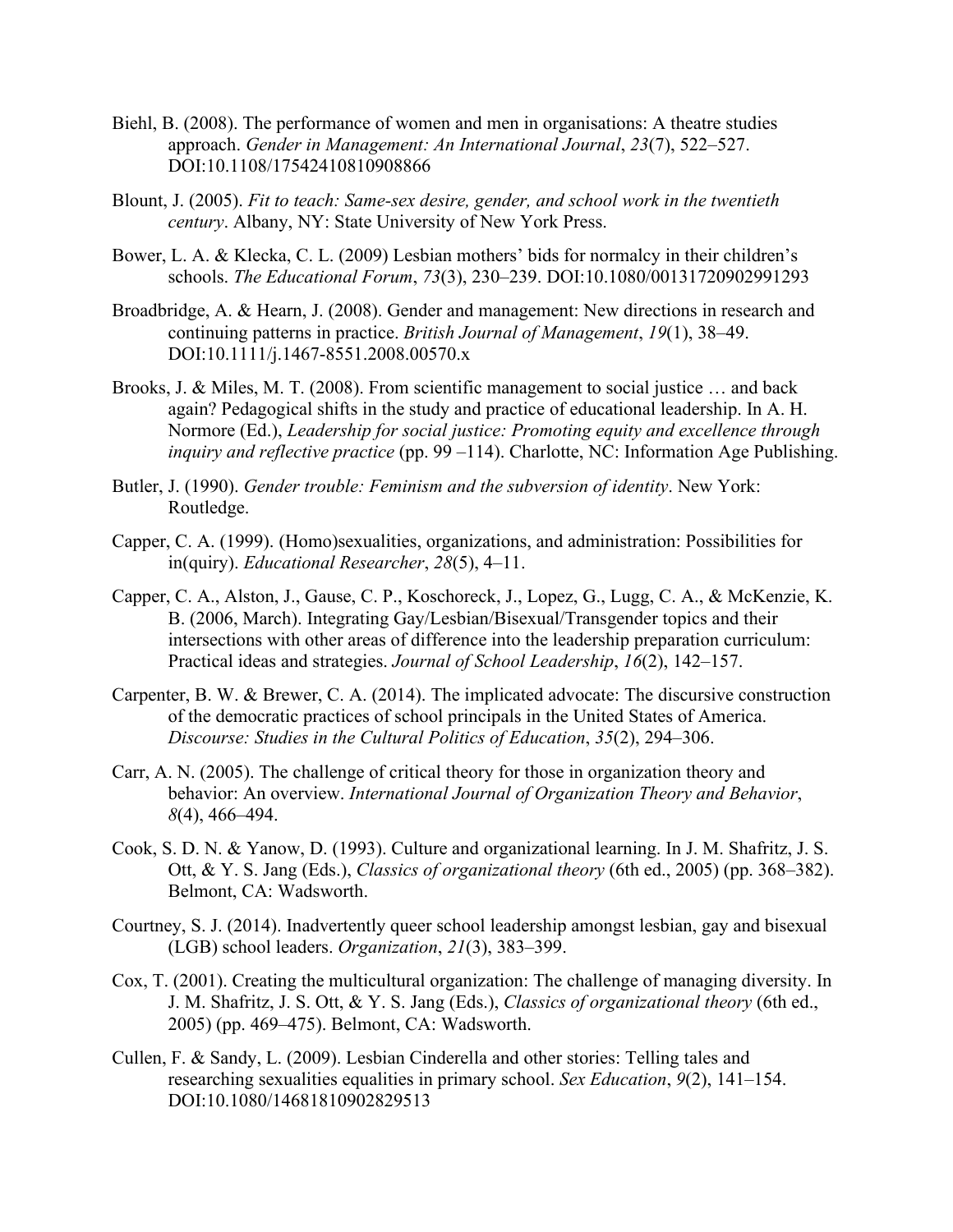- De Lauretis, T. (1991). "Queer theory: lesbian and gay sexualities." *Differences: A Journal of Feminist Cultural Studies*, *1*(2), 3–18.
- DiMaggio, P. L. & Powell, W. W. (1983). The iron cage revisited: Institutional isomorphism and collective rationality in organizational fields. *American Sociological Review*, *48*, 147– 160.
- Dumaresq, J. (2014). Leading from the closet: Toward a new theory of educational leadership. Unpublished dissertation. Rutgers, The State University of New Jersey, New Brunswick.
- Edelman, L. (2004) *No Future: Queer theory and the death drive.* Durham, NC: Duke University Press.
- Elwell, F. (n.d.). *The sociology of Max Weber*. Available at: <http://academic.udayton.edu/RichardGhere/POL%20307/weber.htm>
- Ferguson, K. E. (1985). *The feminist case against bureaucracy*. Philadelphia, PA: Temple University Press.
- Fernandez, E. & Scribner, S. M. P. (2018). 'Venimos para que se oiga la voz': Activating community cultural wealth as parental educational leadership. *Journal of Research on Leadership Education*, *13*(1), 59–78.
- Fielden, S. L. & Jepson, H. (2016). An exploration into the career experiences of lesbians in the UK. *Gender in Management: An International Journal*, *31*(4), 281–296. DOI:10.1108/GM-03-2016-0037
- Fine, C. (2010). *Delusions of gender: How our minds, society, and neurosexism create difference*. New York: W. W. Norton.
- Follett, M. P. (1926). The giving of orders. In J. M. Shafritz, J. S. Ott, & Y. S. Jang (Eds.), *Classics of organizational theory* (6th ed., 2005) (pp. 152–157). Belmont, CA: Wadsworth.
- Fraser, N. & Honneth, A. (2003). *Redistribution or recognition? A political-philosophical exchange*. New York: Verso.
- Fusarelli, B. C. & Eaton, L. E. (2011). A day of silence, a day of truth, and a lawsuit. *Journal of Cases in Educational Leadership*, *14*(2), 35–48.
- Gerouki, M. (2010). The boy who was drawing princesses: Primary teachers' accounts of children's non-conforming behaviours. *Sex Education*, *10*(4), 335–348. DOI:10.1080/14681811.2010.515092
- Gherardi, S. (1995). *Gender, symbolism and organizational cultures*. Thousand Oaks, CA: Sage.
- Hochschild, A. R. (1983). *The managed heart: Commercialization of human feeling*. Berkeley, CA: University of California Press.
- Hudson, S. (2017). Identity politics, state standards, and on the ground realities: A critical policy analysis of teaching/learning gender/sexuality in a Virginia elementary school. Unpublished dissertation. Virginia Commonwealth University, Richmond.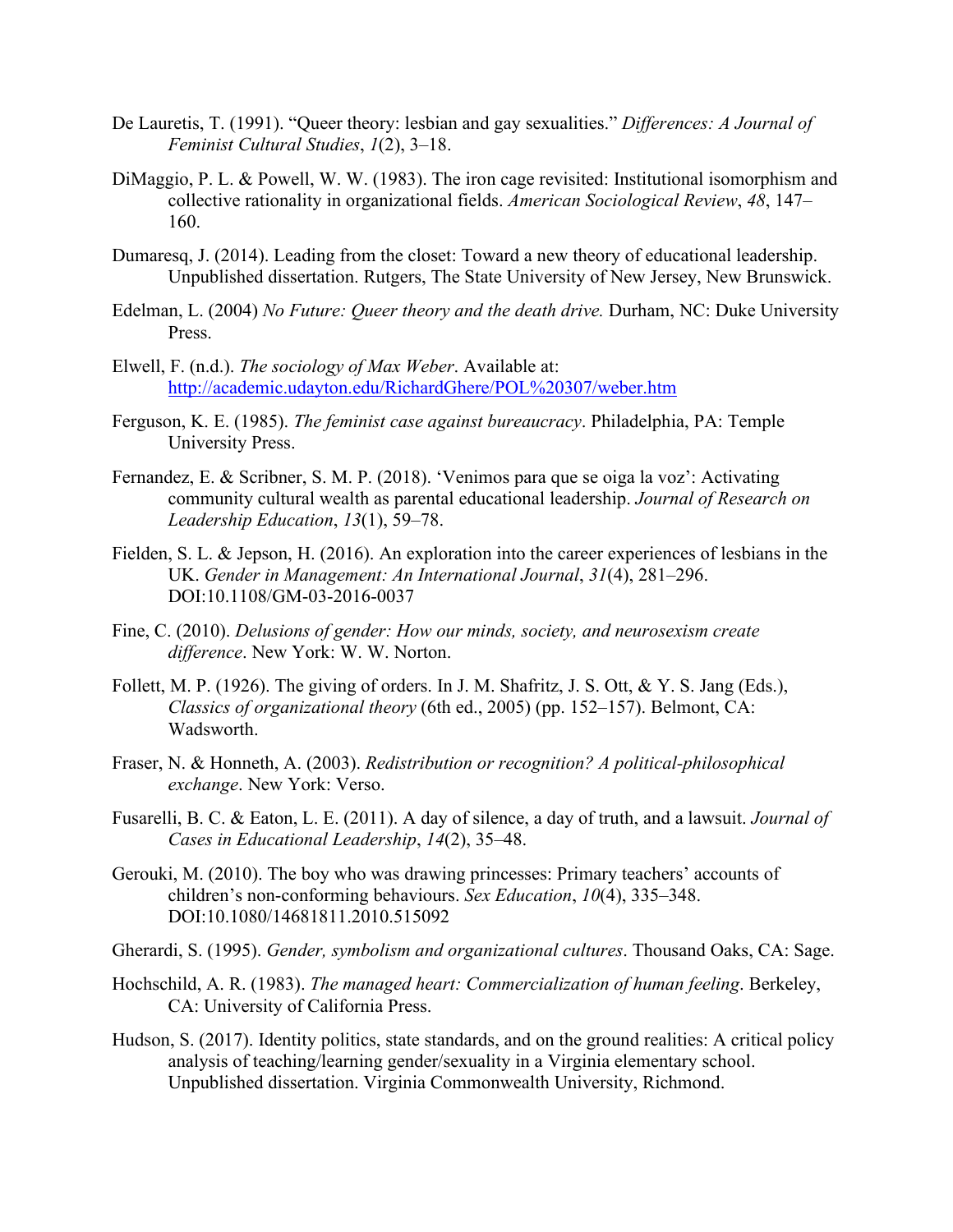- Katz, D. & Kahn, R. L. (1966). Organizations and the system concept. In J. M. Shafritz, J. S. Ott, & Y. S. Jang (Eds.), *Classics of organizational theory* (6th ed., 2005) (pp. 480–490). Belmont, CA: Wadsworth.
- Kellett, P., Gregory, D. M., & Evans, J. (2014). Patriarchal paradox: Gender performance and men's nursing careers. *Gender in Management: An International Journal*, *29*(2), 77–90. DOI:10.1108/GM-06-2013-0063
- Klages, M. (1997). *Queer theory*. Retrieved from [www.colorado.edu/English/courses/ENGL2012Klages/queertheory.html](http://www.colorado.edu/English/courses/ENGL2012Klages/queertheory.html)
- Lac, V. T. & Mansfield, K.C. (2018). What do students have to do with educational leadership? Making a case for centering student voice. *Journal of Research on Leadership Education*, *13*(1), 38–58.
- Larsson, H., Quennerstedt, M., & Öhman, M. (2014). Heterotopias in physical education: Towards a queer pedagogy? *Gender & Education*, *26*(2), 135–150. DOI:10.1080/09540253.2014.888403
- Lorde, A. (1984). *Sister outsider: Essays and speeches by Audre Lorde*. Berkeley, CA: Crossing Press.
- Lugg, C.A. (2003). Sissies, faggots, lezzies and dykes: Gender, sexual orientation and the new politics of education? *Educational Administration Quarterly*, *39*(1), 95–134.
- Lugg, C. A. (2006). Thinking about sodomy: Public schools, legal panopticons, and queers. *Educational Policy*, *20*(1), 35–58. DOI:10.1177/0895904805285374
- Lugg, C. A. & Murphy, J. P. (2014). Thinking whimsically: Queering the study of educational policy-making and politics. *International Journal of Qualitative Studies in Education*, *27*(9), 1183–1204.
- Lugg, C. A. & Tooms, A. K. (2010). A shadow of ourselves: Identity erasure and the politics of queer leadership. *School Leadership & Management: Formerly School Organisation*, *30*(1), 77–91. DOI:10.1080/13632430903509790
- Mansfield, K. C. & Carpenter, B. W. (2008). Legislative advocacy for high quality leadership preparation: Perspectives and implications for teaching and learning educational leadership. *Journal of Research on Leadership Education*, *3*(2), 1–8.
- Marshall, C. & Rossman, G. B. (2006). *Designing qualitative research* (4th ed.). Thousand Oaks, CA: Sage.
- McDonald, J. (2016). Occupational segregation research: Queering the conversation. *Gender, Work and Organization*, *23*(1), 19–35. DOI:10.1111/gwao.12100
- McDonald, J. (2017). Queering methodologies and organizational research: Disrupting, critiquing, and exploring. *Qualitative Research in Organizations and Management: An International Journal*, *12*(2), 130–148, DOI:10.1108/QROM-06-2016-1388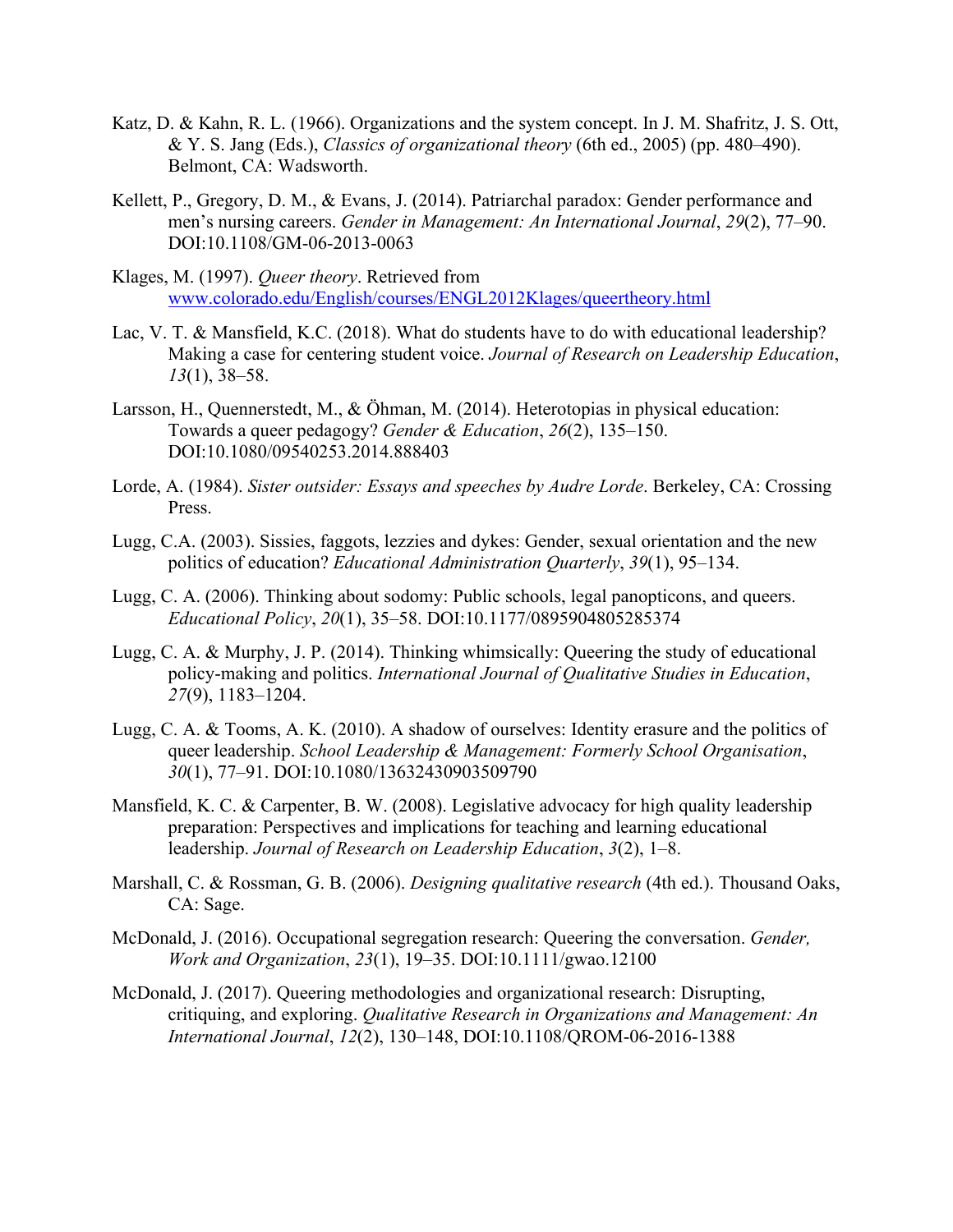- McWilliams, J. M. (2015). Trans\*Literacies: Designing for gender fluency and transmedia literacy in the elementary classroom. Unpublished doctoral dissertation. Retrieved from ProQuest.
- Metcalf, B. D. & Woodhams, C. (2008). Critical perspectives in diversity and equality management. *Gender in Management: An International Journal*, *23*(6), 377–381. DOI:10.1108/17542410810897508
- Mills, A. J. & Tancred, P. (Eds.) (1992). *Gendering organizational analysis*. Newbury Park, CA: Sage.
- Muhr, S. L. & Sullivan, K. R. (2013). 'None so queer as folk': Gendered expectations and transgressive bodies in leadership. *Leadership*, *9*(3), 416–435. DOI:10.1177/1742715013485857
- Ouchi, W. G. (1981). The Z organization. In J. M. Shafritz, J. S. Ott, & Y. S. Jang (Eds.), *Classics of organizational theory* (6th ed., 2005) (pp. 424 – 435). Belmont, CA: Wadsworth.
- Parker, M. (2001) Fucking management: queer, theory and reflexivity. *Ephemera*, *1*(1), 36–53.
- Richardson, J. & Parnell, P. (2015). *And Tango makes three.* NY, NY: Little Simon.
- Rodela, K. C. & Bertrand, M. (2018). Rethinking educational leadership in the margins: Youth, parent, and community leadership for equity and social justice. *Journal of Research on Leadership Education*, *13*(1), 3–9.
- Ruitenberg, C. W. (2010). Queer politics in schools: A Rancièrean reading. *Educational Philosophy and Theory*, *42*(5–6), 618–684. DOI:10.1111/j.1469-5812.2010.00689.x
- Rumens, N. (2016). Sexualities and accounting: A queer theory perspective. *Critical Perspectives on Accounting*, *35*, 111–120. DOI:10.1016/j.cpa.2015.05.003
- Rumens, N. (2017). Queering lesbian, gay, bisexual and transgender identities in human resource development and management education contexts. *Management Learning*, *48*(2), 227– 242. DOI:10.1177/1350507616672737
- Sadowski, M. (2010). Core values and the identity-supportive classroom: Setting LGBTQ issues within wider frameworks for preservice educators. *Issues in Teacher Education*, *19*(2), 53–63.
- Sangster, J. (2007). Making a fur coat: Women, the labouring body, and working-class history. *Internationaal Instituut voor Sociale Geschiedenis: IRSH*, *52*, 241–270.
- Schein, E. H. (1993). Defining organizational culture. In J. M. Shafritz, J. S. Ott, & Y. S. Jang (Eds.), *Classics of organizational theory* (6th ed., 2005) (pp. 360–367. Belmont, CA: Wadsworth.
- Schein, E. H. (2004). *Organizational culture and leadership* (3rd ed.). San Francisco, CA: Jossey-Bass.
- Scott, W. R. & Davis, G. F. (2007). *Organizations and organizing: Rational, natural, and open system perspectives*. Upper Saddle River, NJ: Pearson.